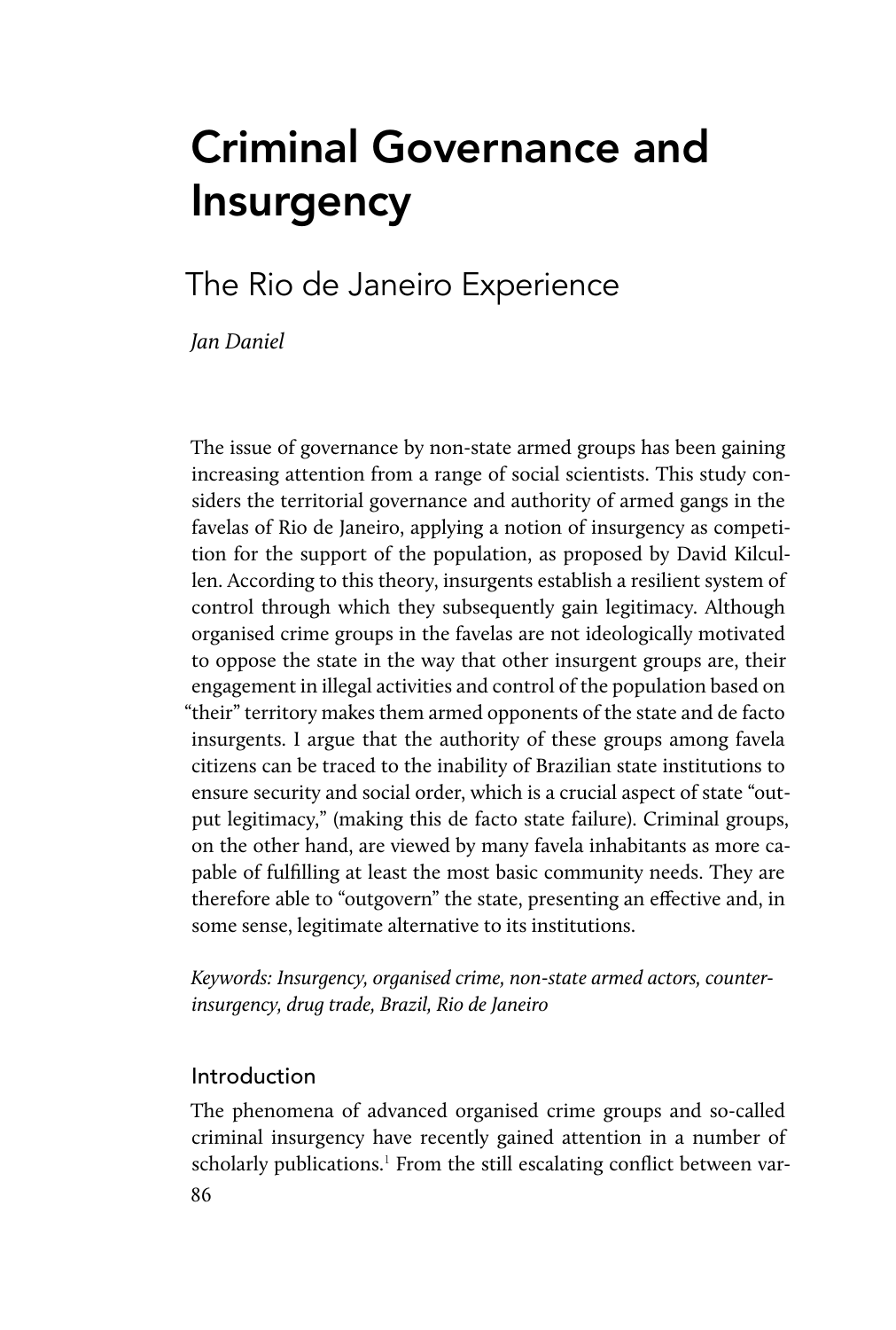ious narco-cartels and the state in Mexico through to Jamaican posses, Central American street gangs and the infamous Colombian cartels, we can identify the emergence of a new kind of challenge, empowered by a transnational illicit market, to the traditional understanding of organised crime, its nature and its relationship to national security.<sup>2</sup> These "criminal insurgents" are able to hold territory and defend it against state police or military forces. In some cases, they have even managed to establish themselves as the main authorities in "their" territories and to impose their own rules on local communities. The result is the emergence of so-called criminal enclaves, ungoverned spaces and no-go areas, which, according to some experts, accounted for about 25% of the area of the most important urban agglomerations in Latin America in 2009.<sup>3</sup>

The slums (*favelas*) of various Brazilian cities – especially Rio de Janeiro – are famous for this kind of criminal rule and, as such, have been in the spotlight for both Brazilian and international scholars for some time.<sup>4</sup> All these studies present a similarly unhappy picture of everyday violence and the failure of state authorities to fulfil citizens' basic needs. It is precisely this failure, particularly evident in the way that police and authorities view and treat the favelas and their inhabitants, which has cleared the way for the drug-dealing groups who have been able to gain a firm foothold in impoverished favela communities.

This study looks at this issue mainly by discussing the role of "criminal insurgency." It sets out to show how organised crime groups in Rio de Janeiro have evolved and been able to exploit the state's lack of authority and its unwillingness to govern the favelas. I argue that the contest between the Brazilian state and criminal gangs for effective territorial control can be seen as a competition for governance – defined as 'institutionalized modes of social coordination to produce and implement collectively binding rules, or to provide public goods and services'*5* – and for the trust of favela communities. Therefore, even though this criminal insurgency differs in many ways from traditionally understood ideological insurgency, a focus on the population is still crucial for the success of any campaign to regain state authority over these gang-ruled territories. At the same time, I aim to show that at least in the Brazilian case, criminal insurgency cannot be separated from the failure of state institutions.

In the sections that follow, I present the concept of criminal insurgency and apply it to the development of organised crime groups in the favelas of Rio de Janeiro. I then briefly review the historical context

*Criminal Governance*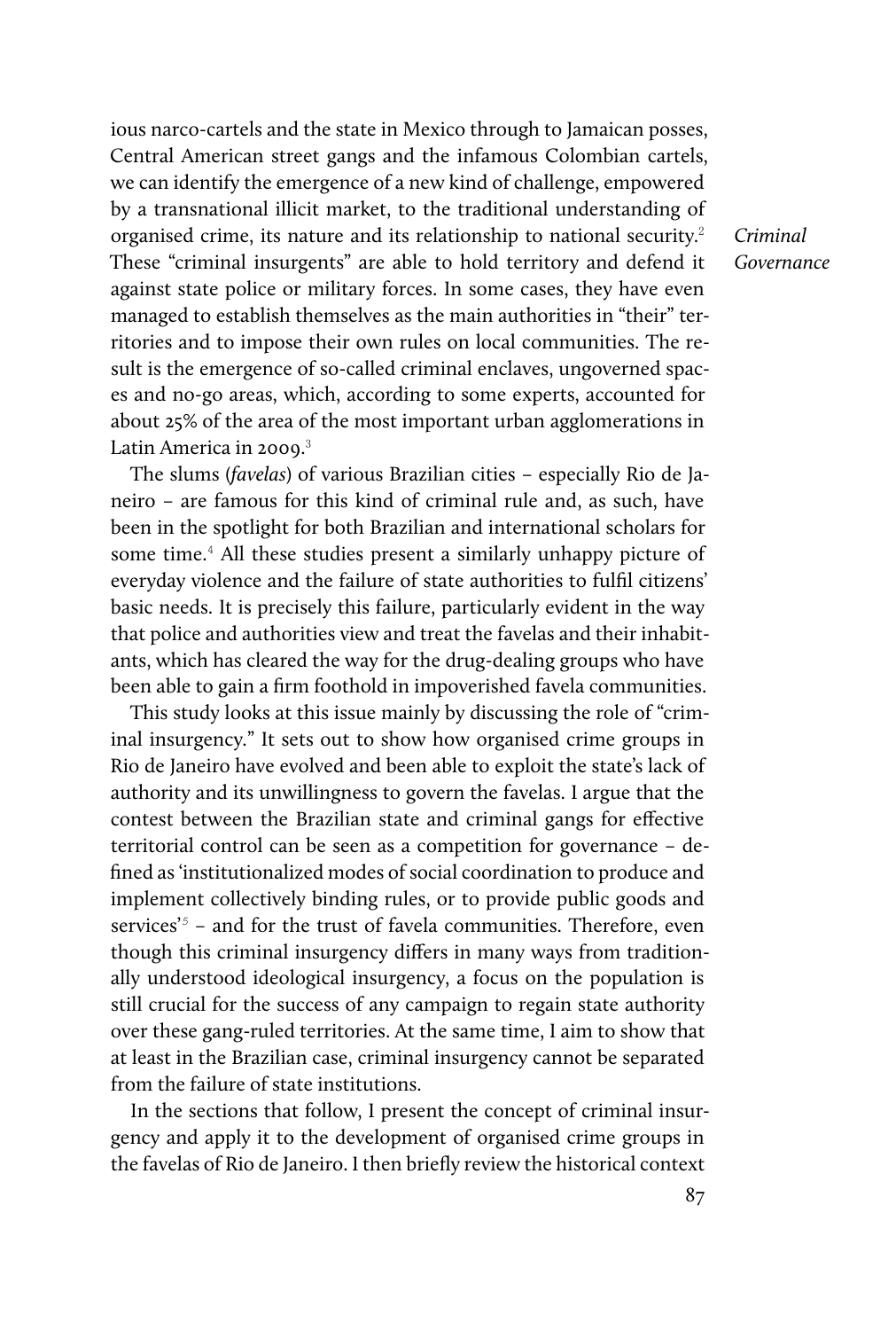of the Brazilian state's failure to establish legitimacy in these areas and show how this opened up a space for the rise of criminal insurgents. I also consider the governance practices of criminal groups and their relations with favela communities. The final part of this work comments briefly on the plan to reclaim some of the favelas through Pacifying Police Units (*Unidade de Policia Pacificadora*, upp) and considers how this fits into the overall paradigm of criminal insurgency.

cejiss *4/2015*

### Criminal Insurgency, State Failure and Competing for Governance

#### *Criminal Insurgency*

The traditional understanding of insurgency owes a lot to experiences of anti-colonial struggles and wars with Maoist or Leninist guerrillas in "Third World" countries. As such, insurgency has mainly been understood as a political struggle between an incumbent (usually state) actor and a non-state entity that is ideologically motivated to oppose the state – in pursuit of either regime change or national liberation. $6$ Generally, insurgents seek through various politico-military strategies (i.e. political violence and propaganda activities) to weaken the control and legitimacy of the government or other political authority within the population while increasing their own control.<sup>7</sup>

While the main driver of insurgents' actions has been perceived as ideological and therefore population-focused (given their effort to win support for their ideological cause), the actions of organised crime groups have traditionally been understood as economically motivated. The primary goal of organised crime is to secure profits (mostly gained from some sort of illegal business) and not to change the regime as such. For this reason, the focus is typically not on fighting state authorities overtly or trying to dominate particular territory. Rather, while they use violence selectively as a supplementary method, organised crime groups set out to infiltrate and undermine state authority by more covert means – such as corruption, blackmail and forceful intimidation – which do not draw attention to their actions. $8$ 

In his discussion of the nature of contemporary Mexican drug cartels, Richard Carter associates this view of organised crime groups with a 'modern' or 'realist' security paradigm, which mainly operates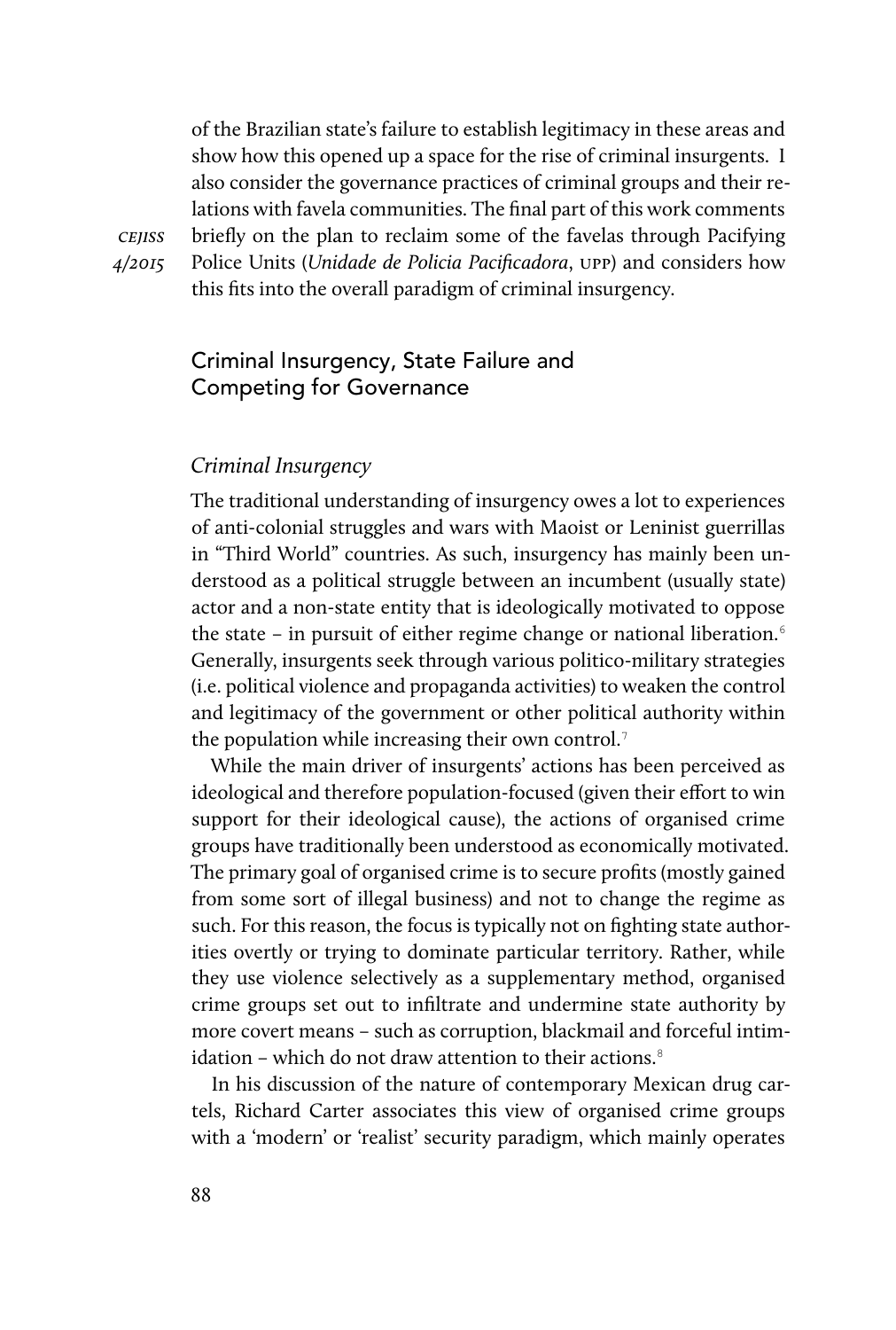with state-based and ideological challengers to national security.<sup>9</sup> According to this model, organised crime occurs "outside" the state sphere and in the illicit goods market, and it targets the state and state functions only insofar as they interfere with economic profits. Given the nature of this threat, the state should respond by enlisting law enforcement authorities and trying to reduce the crime rate to a manageable level.

*Jan Daniel*

In contrast, Bunker argues that the type of challenge posed by organised crime groups has changed, and thus, in some cases it is more accurate to speak about criminal insurgency than organised crime as it was once perceived. He connects this shift with the rising influence of various non-state actors, who are empowered by globalisation and access to worldwide networks; in the post-Cold War era, these entities are increasingly able to present direct threats to states and may even potentially create 'functional alternatives' in some environments.10 On the other hand, various states are seen to be failing more and more to perform their basic roles and so enabling the emergence of "ungoverned spaces."

State failure is a notoriously ambiguous concept that is used by many authors in many different ways.<sup>11</sup> Following Jennifer Milliken and Keith Krause,<sup>12</sup> I identify three main broadly defined narratives about the state functions which are limited or completely missing in failing states<sup>13</sup>: these concern the provision of security, a legitimate government and representation of all citizens, and finally, public goods and services (such as infrastructure, healthcare, education etc.).<sup>14</sup> As the term "ungoverned spaces" suggests, state failure need not occur across all of a state's territory and may only affect some part of it. Brazil is by no means a failed state in the sense that Somalia is a failed state, but there are some areas where the state has failed in one or more of the above-mentioned dimensions of its functions.

The nature of criminal insurgency is closely related to the inability of states to effectively maintain security and the rule of law and provide basic public services and goods – functions which are bound up with state legitimacy – in these places. While the origins of criminal insurgent groups (like those of traditionally understood organised crime groups) lie in the illicit economy, they are also willing and able to control territory directly and, in some cases, to defend it against the state. According to some authors, this means that these criminal groups may be at a very rudimentary stage of the Tillyan war- and state-making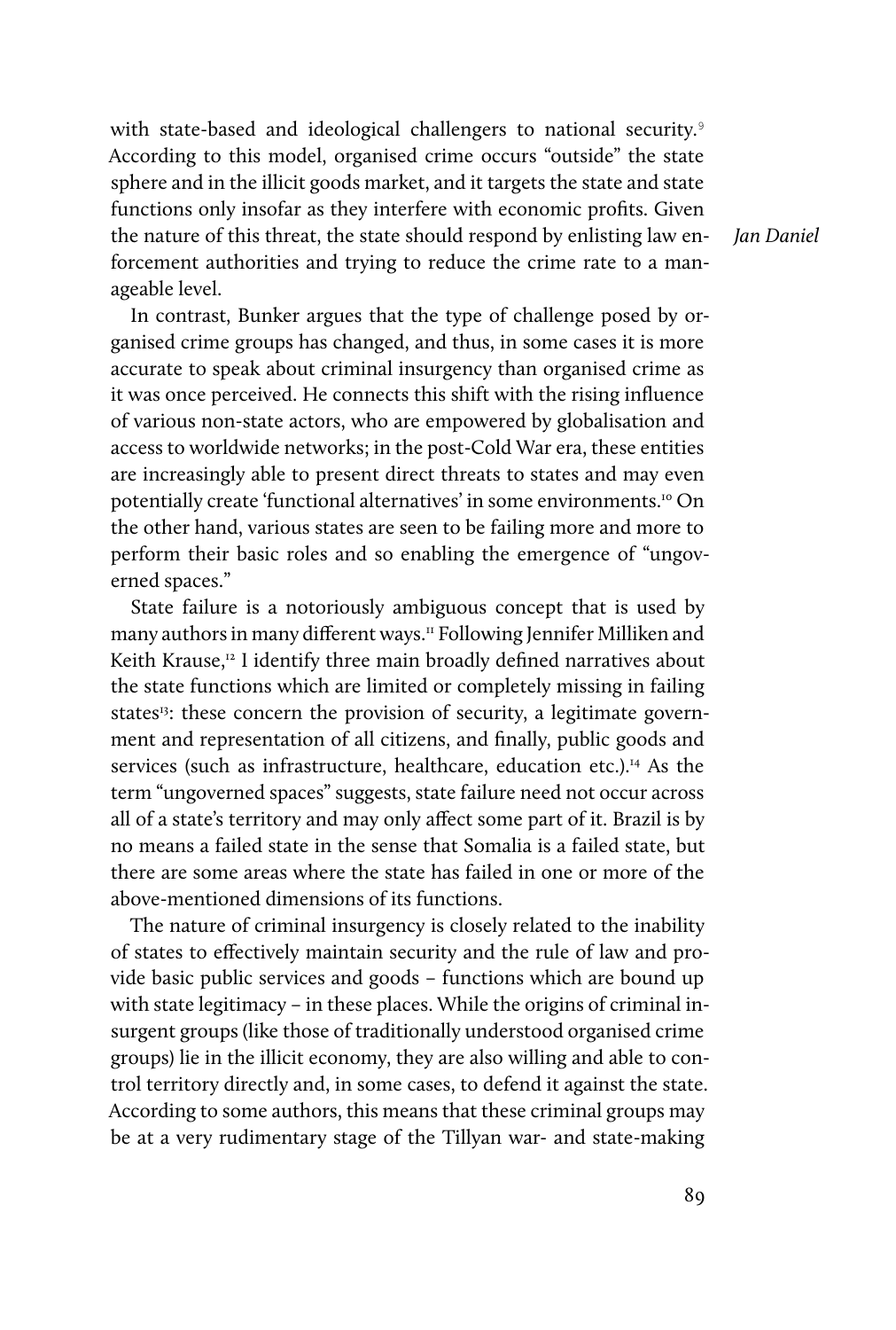process.<sup>15</sup> Although these entities do not approach anywhere near the level of organisation of official authorities, they do create new networks of loyalties and new modes of controlling space.<sup>16</sup>

Enjoying direct control over a territory does not conflict with criminal insurgents' primary focus on profit. On the contrary, it enables them to carve out a space for their illegal business activities and operate free of state influence, which is necessary in the drug trade for safe storage and dealing. However, by challenging the state's domination of part of its territory and population and through their own political manoeuvering and governance of the territory, these insurgents become *de facto* politicised.<sup>17</sup>

It is important to note that while some criminal insurgent groups do occasionally try to advance ideological positions and present themselves as ideological opponents to the state – either as "social bandits" or as voices of egalitarian social movements – virtually none of them aims to create their own secessionist state and nor do they seek to significantly enlarge the area under their control beyond the territories important for their business.<sup>18</sup> It is also key to mention that even if we accept the notion of criminal insurgency, most affected states do not face a single "insurgency" because criminal insurgent groups usually have no united agenda or interests.<sup>19</sup>

#### *Competition in State-building*

State weakness and failure are important not only for the formation and growth of criminal insurgent groups, but also for their relations with the populations in their territories. When states fail to provide security for their citizens (or they are perceived as failing to do so), the affected communities are highly vulnerable to the violence and exploits of various non-state armed actors. In many of these cases, the rule of armed criminal groups brings at least some level of (albeit very selective) security and social order.<sup>20</sup> Some "advanced" criminal groups also take part (often for purely utilitarian reasons) in other governance activities – for example, they may provide money for some social and development projects which the state is not willing or able to run.<sup>21</sup> Additionally, in many places, organised crime groups are also important "employers" and players in the local economy, bringing jobs and revenue to places suffering from poverty and high unemployment.<sup>22</sup> For these reasons, in at least some communities, criminal groups may

cejiss *4/2015*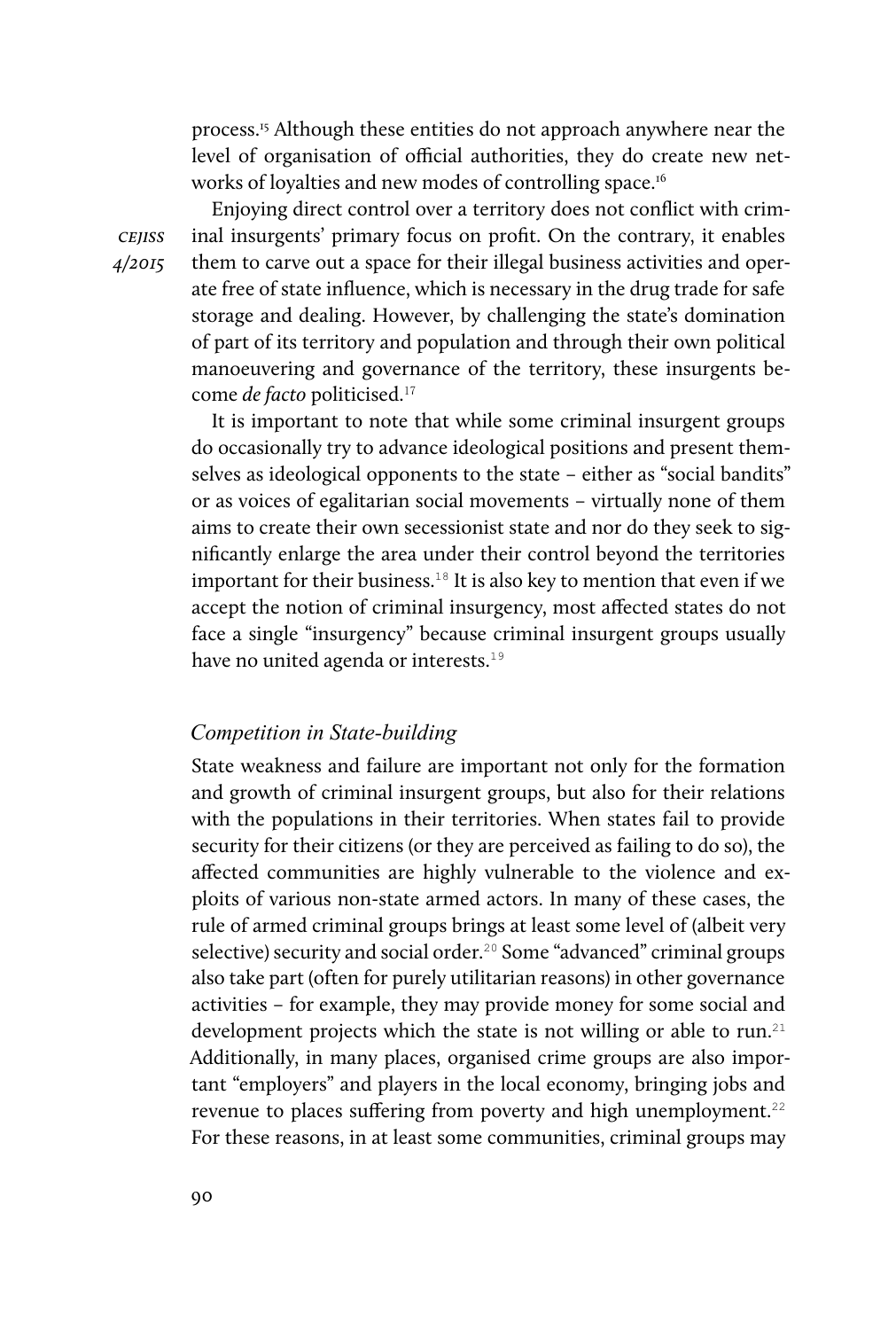in fact "deliver" more security and public goods than the official state government and therefore *de facto* "outgovern" the (failing) state. At the same time, they may be able to coerce other non-armed actors – such as ngos or community organisations, which could perform some governance functions – into acknowledging their authority. $23$ 

The provision of public goods and ensuring of security (that is, the "governance" of these areas) are crucial parts of the "output legitimacy" of state institutions and of any other formal or informal authority.<sup>24</sup> As David Kilcullen puts it in his theory of competitive control, in the context of an irregular conflict (in this case, a conflict between a territorially-based criminal group and the state),'the local armed actor that is by given population perceived as more capable to establish a normative system for control over violence, economic activity and human security is likely to prevail within that population's residential area.<sup>' 25</sup> Given that "criminal insurgents" can control a territory and population in a similar manner to "ideological insurgents," this theory may well be extended to these groups; it might also explain their authority in the communities which they rule through the same combination of output legitimacy, personal trust<sup>26</sup> and direct and violent force.<sup>27</sup>

This also means that if the state wants to fight criminal insurgents, its representatives cannot do this in the same way that that they combat normal criminals. State authorities must instead engage in "state-building" and take back the areas affected by criminal insurgency where they previously failed.<sup>28</sup> In sum, the state must persuade the population that it represents a better alternative than the criminals. This is, however, complicated by the fact that the members of poor communities often have a deep mistrust of state authorities, whom they have long perceived as a source of insecurity rather than as fair and legitimate rulers.

#### The Uneasy Relations between the Favelas and the State

#### *A Brief History of the Favelas in Rio de Janeiro*

Favelas have existed as a form of illegal informal settlement in Rio de Janeiro since the last decade of the 19<sup>th</sup> century. The first favela was founded by freed slaves and war veterans for whom the state was not able to secure land and appropriate rent. In the first decades of the

*Criminal Governance*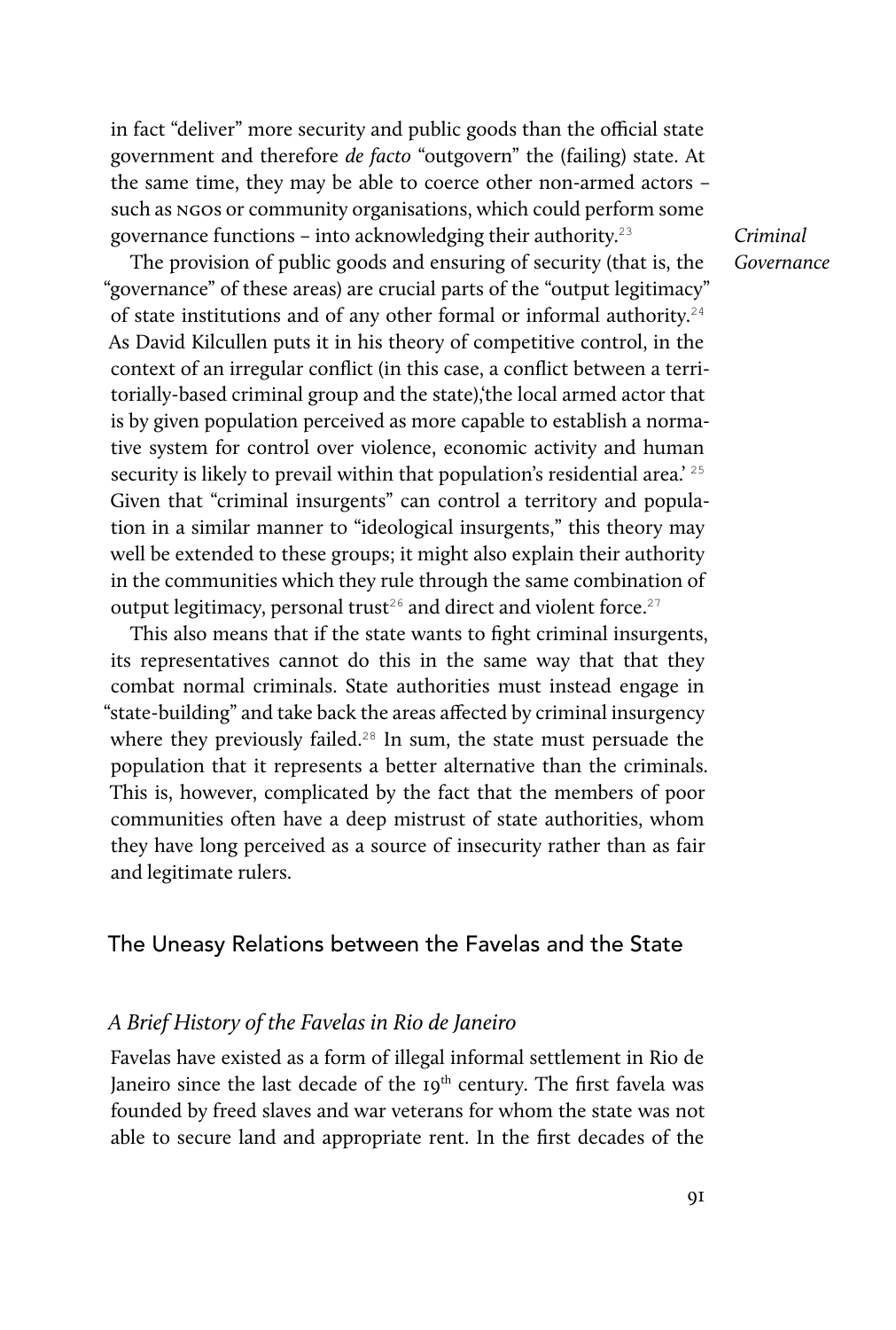20th century, the number of favela inhabitants slowly increased, owing mainly to the arrival of immigrants from rural communities. Even as the number of people living in these informal settlements rose, they continued to exist "outside" the Brazilian state, lacking state support, official access to public services and legal recognition. It is important to note that the state authorities took a largely negative view of the favelas and repeatedly tried to evict their populations.<sup>29</sup>

The provision of public goods and services and some other governance activities (like dispute resolution) fell, thus, to residents' associations (*Associaçoes de Moradores*, am) and various community (often church-based) organisations. State and local politicians began to pay attention to the situation in the favelas in the late '1970s during the democratisation of the Brazilian regime. Nevertheless, various social and development projects were drastically cut during the severe recession of the mid-'1980s and they were not reinstated until the late  $1990s.<sup>30</sup>$ 

In 2010, when the last official census was conducted by the Brazilian Institute of Geography and Statistics, Rio contained 763 favelas and irregular communities, located mainly in the north, east and south parts of the city. In total, there were close to 1,400,000 people living in these neighbourhoods, which represented over 20% of Rio's overall population.<sup>31</sup> More recent data on the number of favelas, their area and the number of households they host, seem to be conflicting. Rio officials claim that there has been a 2.13% reduction in the area with favela housing since 2008, but researchers working in the favelas point to the rapid growth of both the occupied area and the number of inhabitants in many favelas.<sup>32</sup> In general, the favelas of Rio de Janeiro house primarily low-income communities, whose average monthly earnings ranged from 361 to 437 reais (approx. us\$164 to us\$198) according to the official census conducted in 2000. This was significantly lower than the average earnings in non-favela (*asfalto*) neighbourhoods in the same zones, which ranged from 153% of favela incomes in western areas to 566% of the favela amount in the southern areas of the city.<sup>33</sup>

The sizes of the favelas vary greatly – from neighbourhoods with just a few hundred residents to ones (such as Rocinha) where there are tens of thousands of inhabitants. The favelas also differ vastly in their social structure and geography,<sup>34</sup> which means that the statements in this study must be great generalisations in many instances. My goal

**CEJISS** *4/2015*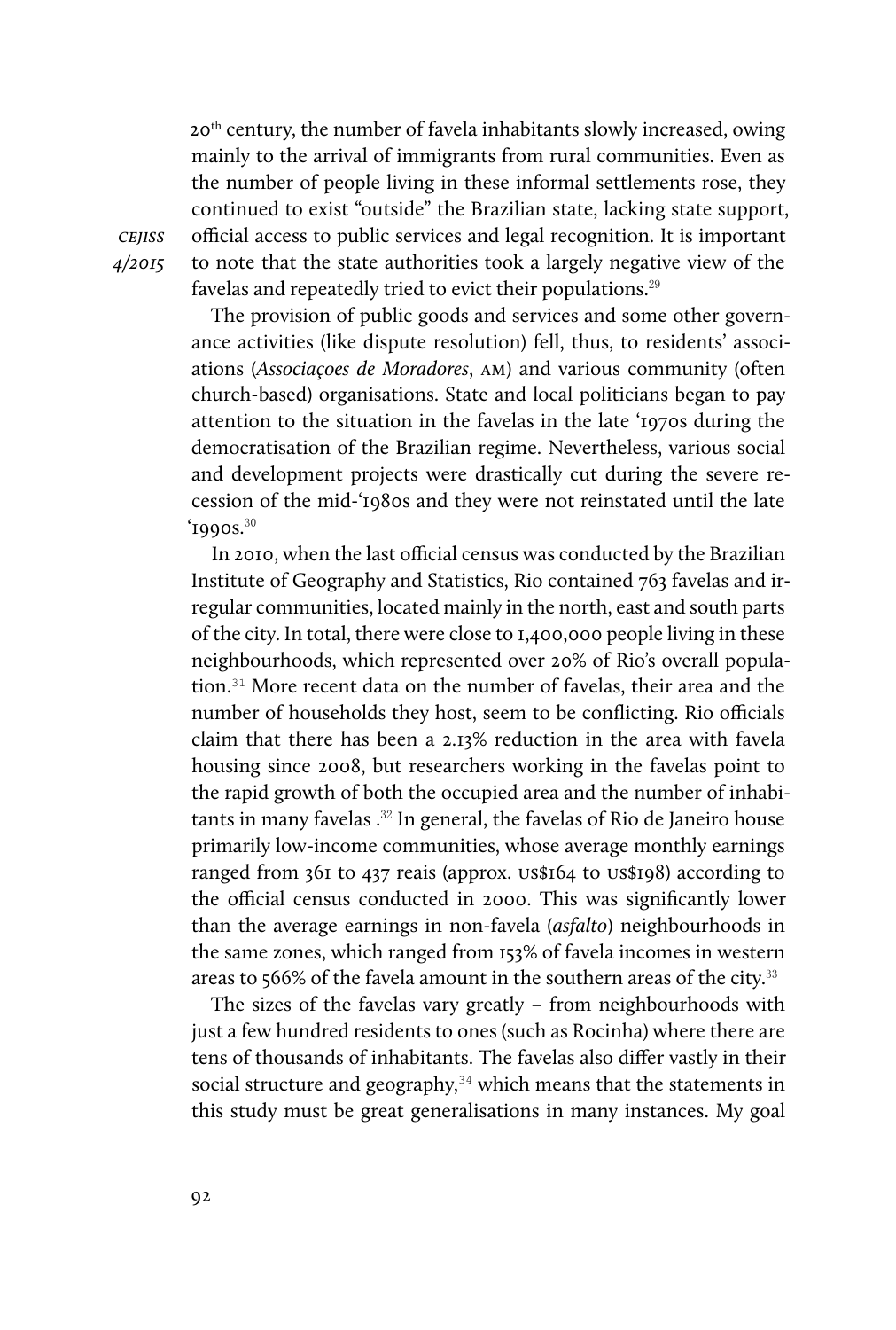is not, however, to detail the situation in any specific neighbourhood, but rather to describe the wider phenomenon of the authority of drug gangs.<sup>35</sup>

*Jan Daniel*

#### *The Failure of State Authorities in the Favelas*

If we accept the above definition of the main state functions, we can identify the failure of the Brazilian state in the favelas in at least two regards. First, most of the favelas were (and many, in fact, continue to be) built illegally on occupied land, which has determined the partly repressive and partly apathetic attitude of state authorities towards them.36 The state was unable to provide security for the people in these settlements (since police only rarely patrolled these areas) and the public authorities themselves (mainly the *policia military,* the state police and the Special Police Operations Battalion, or bope) were frequently seen as sources of insecurity rather than as guarantors of law and order.

In the early years, the police were more often associated with forced evictions than with ongoing presence and provision of security, which was supplied mainly by local informal authorities and community militias. The violent practices of police and their indiscriminate approach to civilians and suspects grew even worse with heightened clashes between drug gangs and police in the late 1980s and during the 1990s.  $37$ In a study conducted by Janice Perlman, favela inhabitants perceived that the police were more violent towards the community than towards drug gangs.<sup>38</sup> While state policies on security and public order in the favelas have undergone some reforms since the early '80s and there have been a few attempts to turn them into somehow "softer" policing approaches, the overall image of the police has remained negative.<sup>39</sup>

Police have had a low level of credibility not only because of the high level of violence towards favela residents, but because of corrupt police practices, which have often brought them close to the drug gangs. For many people, it has therefore made no sense to ask police to resolve the crimes of gang members, and because of their perceived ineffectiveness and lack of professionalism, they have not been called to the scene of crimes in the favelas at all. This has not only applied to police, but also to some lower level courts and other state authorities which are viewed as ineffective and corrupt.<sup>40</sup> In sum, for a long time now,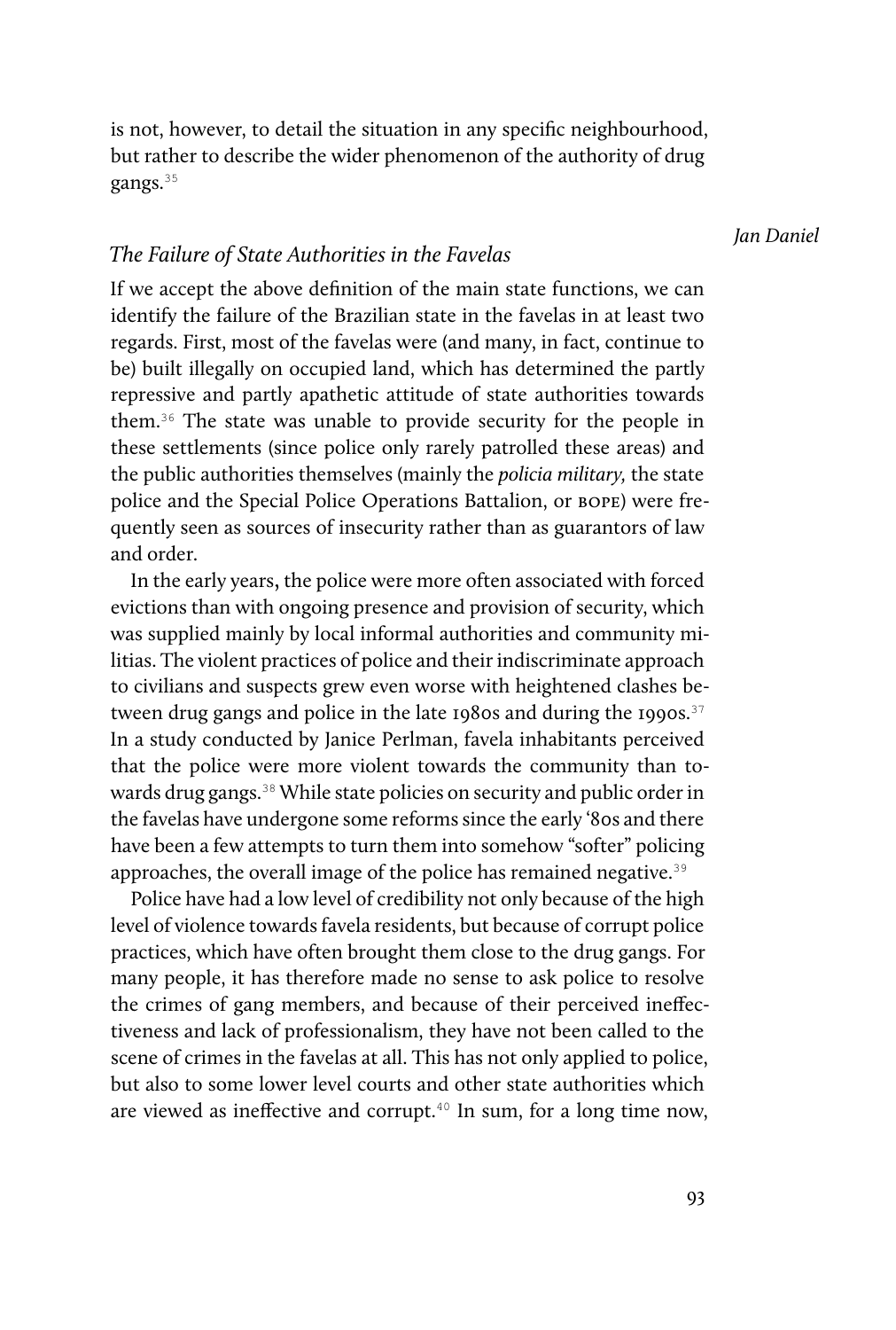people in the favelas have not seen state authorities as the primary actors who can guarantee security and order. On the contrary, these authorities have often been perceived as the source of insecurity and a possible threat.

**CEJISS** *4/2015*

As has already been hinted, these state institutions have also failed in the provision of public goods and services.<sup>41</sup> Both before and during the years of the Brazilian military regime, the favelas were more or less excluded from national public and social policies, and the main visible presence of the authorities in the favelas was during the mentioned brief police invasions. This situation changed during the '80s and particularly the '90s when the state launched large social projects aimed at improving the living conditions in the favelas, which were in many cases quite successful. (Examples include projects related to public electricity, healthcare, drinking water access and the building of other basic infrastructure.)<sup>42</sup>

On the other hand, Marcelo Lopez de Souza argues that the state continued to fail to perform its main functions and was therefore not able to tap into the potential to present itself as the residents' benefactor. In many places, this was because of the presence of criminal gangs who were only interested in promoting projects that might support their own position and status in the community. Any other projects and programmes were simply denied "permission" to launch or else they were sabotaged in various ways. $43$  In other cases, state projects were carried out inefficiently and plagued by corruption and mismanagement, which greatly reduced their potentially positive impact. $44$ The state was therefore not viewed as the dominant provider of public goods and services, and it had limited ability to improve the harsh living conditions in many of the favelas.

The question of whether the Brazilian state failed in the favelas when it came to its legitimacy and representation of citizens is more difficult to answer. The legitimacy of the idea of the Brazilian state remains quite strong among inhabitants (unlike the situation in some truly collapsed or failing states), however the legitimacy of some of its institutions (state police, judiciary, some local representatives) is weak. Especially in the case of the police, an almost universal distrust prevails. As a result of some vote-rigging incidents in the favelas, the representativeness of Brazilian state institutions may also be in doubt. There are known cases where local politicians cooperated with drug gangs or paramilitary militias during their campaigns.45 However, it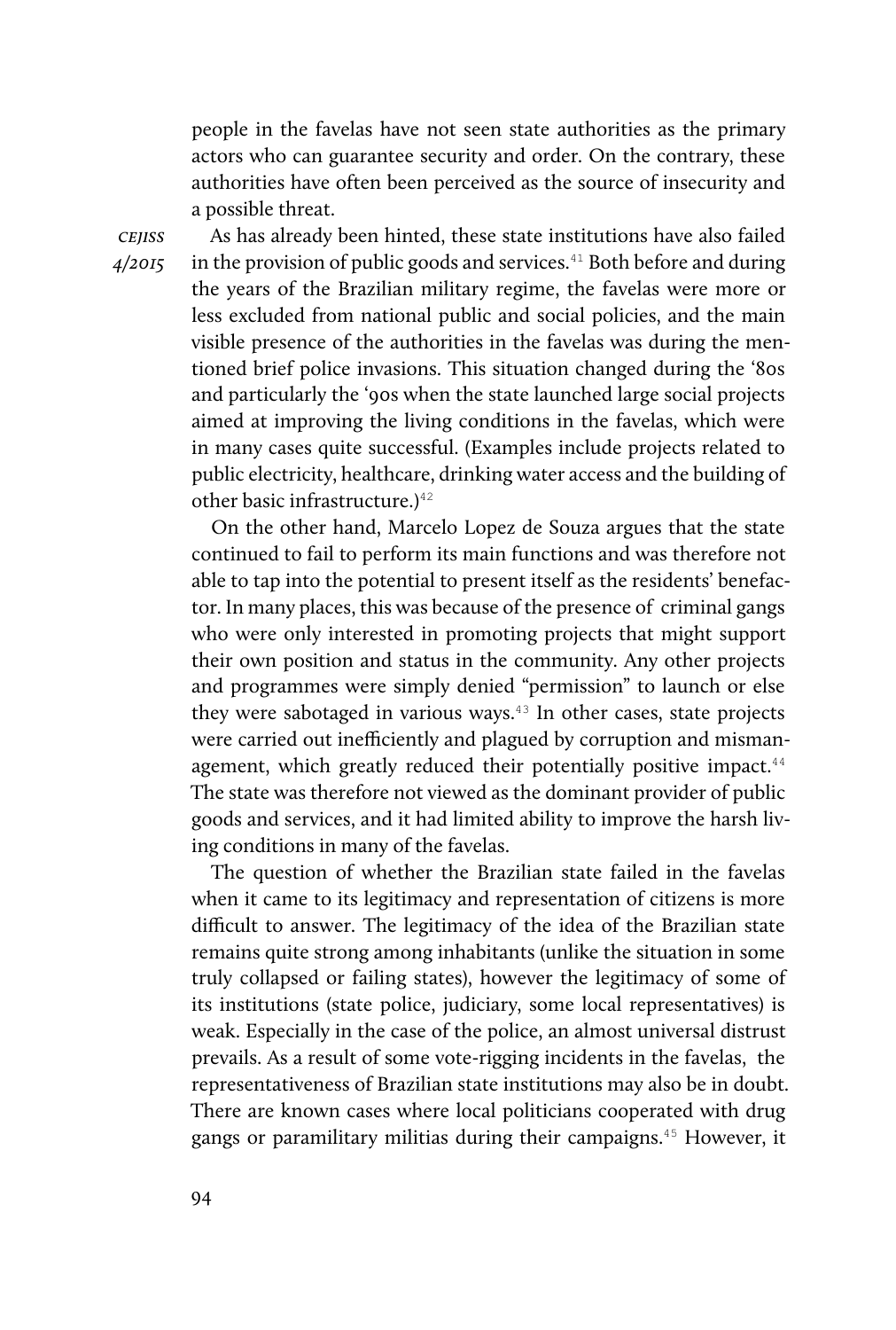remains the case that only the legitimacy of specific institutions and trust placed in particular individuals are called into question – and not the representativeness and legitimacy of the Brazilian state as such.

#### Rio's Criminal Insurgents

*Criminal Governance*

#### *The Emergence and Rise of Criminal Insurgents*

Wider networks of organised crime emerged in the favelas during the late 1950s with the rise of the cannabis trade and *jogo de bicho* (an illegal betting game). A fundamental shift came in the early 1980s with the arrival of the cocaine trade as Colombian producers searched for new markets and shipping routes. Brazil soon became an important point on the route from Colombia to the U.S. and Europe and subsequently also one of the biggest consumers of the drug. $46$ 

The cocaine trade brought a significant rise in drug groups' profits. They were able to obtain better weapons and secure their relations with local authorities through corrupt practices. Another important contributor to these criminal gangs' power was the improved organisation and strategy which came from an interesting fusion with the strategies of political insurgents inspired by the "urban guerrilla" theories of Carlos Marighella. During the early 1970s, the founders of *Comando Vermelho* ("The Red Command," known as cv) had been imprisoned together with militant opponents of the Brazilian authoritarian regime. As a result, these cv representatives had managed to pick up some of the militants' basic strategies and tactics. Incarceration also forged a specific sort of identity and high level of group loyalty (*o cole*tivo) among cv members.<sup>47</sup>

During the late 1970s, cv members who had been released from prison spread out across the favelas (from which many of them had originated). Thanks to their superior arms and organisation, they were able to take over the emerging trade in cocaine, driving out their rivals from the most important dealing places. The rise of the cv in the favelas was made easier by the effects of the Brazilian economic recession. Organised crime groups and the drug trade, thus, became important sources of revenue for some favela residents and even for some ams and their community programmes.<sup>48</sup>Through these means and using violent and coercive tactics (often targeting community leaders) in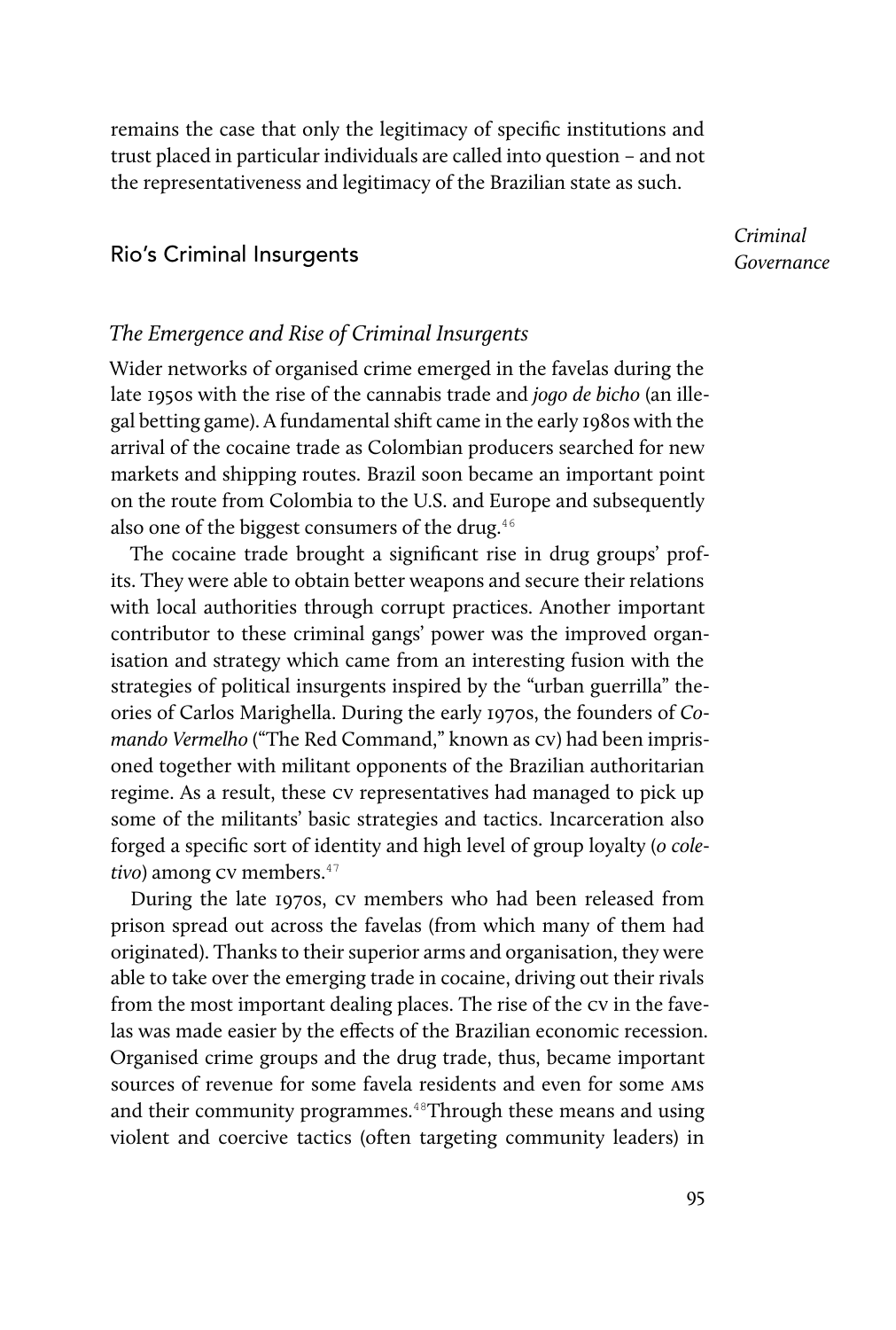many cases, the cv was able to incorporate or crush earlier informal authorities and become the dominant ruler of some favelas.<sup>49</sup> This authority was also strengthened by the fact that many gang members already had close (often familial) ties with people living in the favelas and were more trusted than the corrupt and violent police.<sup>50</sup> From the second half of the 1980s, we may, thus, speak of the rise of criminal insurgency as the cv managed by various means to keep the police out of its territory and control the main drug-dealing locations most of the time.

The cv's domination of the favelas did not last for long. In the early 1990s, the organised crime groups associated under the cv banner splintered into various smaller factions. By the mid-'90s, two new main factions had emerged – the Friends of Friends (*Amigos Dos Amigos*, ada) and the Third Command (*Terceiro Comando*, tc) – along with a few smaller ones.<sup>51</sup> Numerous clashes over the most lucrative trading points brought more violence and weakened the main gangs. This resulted in the launch of the upp programme in the late 2000s. However, there was also an earlier consequence: the emergence of a new type of non-state group – the paramilitary militia.

Militias – which often consist of retired policemen, firemen, soldiers and other off-duty public officers – originated in the western parts of city where they were able to drive criminal gangs out from some of the favelas and impose their own authority. These actors are, in fact, only a different manifestation of the failure of state institutions. They also serve as providers of security and "defenders" of the community in areas where the state is not able to perform its functions.<sup>52</sup> The number of favelas controlled by militias has been rising rapidly in recent years; by 2012, nearly half of them fell in this category. 53 However, because of their close ties with local politicians and police, these favelas are only seldom targeted in police actions, and it is, thus, difficult to characterise them as criminal insurgents in the same manner that this study seeks to portray the Rio drug gangs.

#### *The Nature and Form of Criminal Gangs in Rio*

While we may speak about the CV or ADA as some of the broader drug factions, it would be incorrect to depict them as anything like centralised organisations. The nature of Rio's drug gangs and criminal insurgency is strictly local (this is why, as I have noted above, it is more

**CEJISS** *4/2015*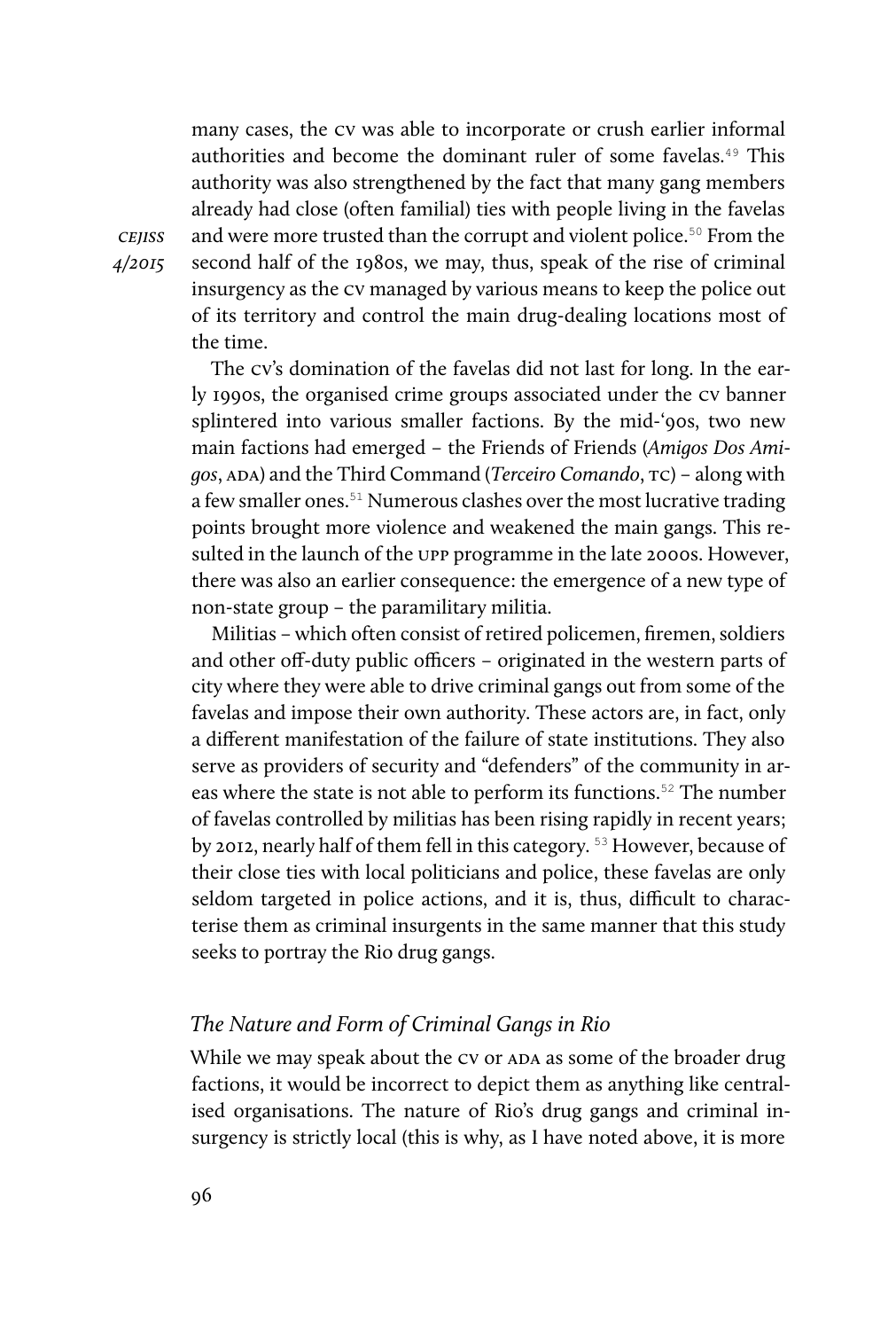correct to refer to multiple criminal insurgencies than to a single insurgency). They are each based in "their" favela and the whole faction functions only as a sort of a loose alliance or network of personal relationships, trade and cooperation. Each leader (*dono*) of the gang dominating the favela is therefore the *de facto* "supreme" authority over that territory.<sup>54</sup>

The structure of command in each favela is organised in the shape of a pyramid. Each *dono* has a deputy beneath him, while in the middle, there are various "managers" entrusted with tasks such as ensuring security and enabling drug deals. The lower levels are occupied by ordinary dealers and "soldiers," and in the lowest positions, we usually find children, who work as messengers, informants or scouts.<sup>55</sup> It is estimated that by the end of the 2000s, there were between 10,000 and 15,000 members of various gang factions in Rio de Janeiro.<sup>56</sup> As I have pointed out, these gangs are important players in the local economy; for young people especially (but also for many others members of the whole favela community), they serve as an important source of "easy" money and personal status.<sup>57</sup>

The territorial authority of a given favela is more or less recognised (even if it is contested at times) by all of the gangs. Each dono is responsible for "his" favela and its inhabitants' compliance with the rules of the favela (*lei de favela*) – a specific code of conduct that ensures the basic social order and authority of the criminal gang.<sup>58</sup> The creation and enforcement of these rules for the population in a given territory together with other governance activities may well be understood as political actions even though criminal gangs do not usually advocate for any explicit ideological vision.<sup>59</sup> However, these rules provide at least some means for resolving personal disputes and guaranteeing a level of security (though this is definitely not universal and depends on the position in the favela community). $60$ 

The authority and control of criminal insurgents over the favelas are the result first of all of their finances and arms, and thus, their ability to dominate the communities by material means. In many cases, these drug gangs are better armed than ordinary police, and they have better knowledge of the local situation. Combined with the hilly and dense urban terrain (and the effective support of the community), the gangs' arms – usually handguns, hand grenades and assault rifles, but sometimes even submachine guns and rocket-propelled grenades (RPGS) – generally ensure they are able to defend their territory effectively

*Jan Daniel*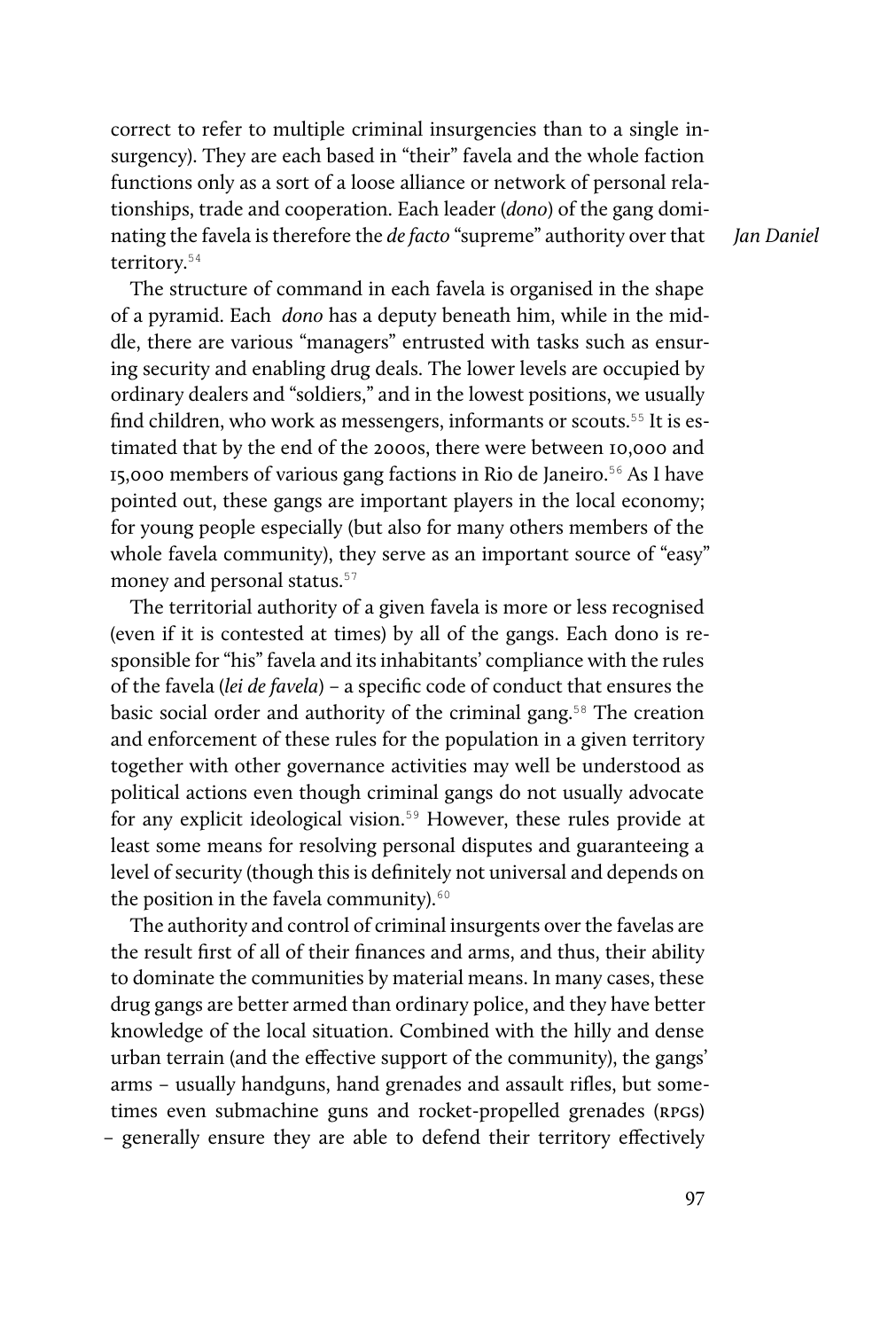against standard police, or at least retreat quickly and hide.<sup>61</sup> Nevertheless, the long-term sustainability of this kind of criminal insurgency depends heavily on population support (or at least compliance) and, as I have noted, an underlying context of the state's inability to focus its efforts on the favelas.

**CEJISS** *4/2015*

#### *Criminal Governance and the Authority of Drug Gangs*

The rise of criminal gangs in Rio has, thus, happened as a consequence of two main trends. On the one hand, we find the long-term failure of state institutions, which favela residents do not view as capable of providing them with security and/or other public goods, and, on the other hand, there is the ability of criminal gangs to exploit this security vacuum for their own goals and to gain trust and some sort of legitimacy among affected favela communities. Their authority, then, stems mainly from their material dominance and governance activities, which contribute greatly to their output legitimacy.<sup>62</sup>

Although there are many cases of drug gang violence towards the favela inhabitants, security and the regulation of violence remain the most important public goods which the gangs provide. The often brutal punishments dispensed (even for small-scale criminality), the nature of the close-knit community and the control gangs have over daily life in the favela usually deter potential offenders from perpetrating a crime in their own neighbourhood or offending the generally respected community "moral code."<sup>63</sup>

In the absence of public authorities' legitimacy and because of the readily available coercive power of gangs, they also often act as arbiters in various personal disputes. Although the available evidence suggests that gangs are often biased towards their members and residents of high social status, thanks to their long-term experience, they are still considered more reliable and effective than official public institutions.64 At the same time, it is important to note that the communities themselves are not just passive recipients; they may, in fact, turn against an unjust dono and, for example, provide information about him to the police or other drug-dealing factions.<sup> $65$ </sup> This shows the fragile equilibrium that exists between the gangs and civilians and also supports the thesis that criminal insurgency is a kind of competition of and over governance.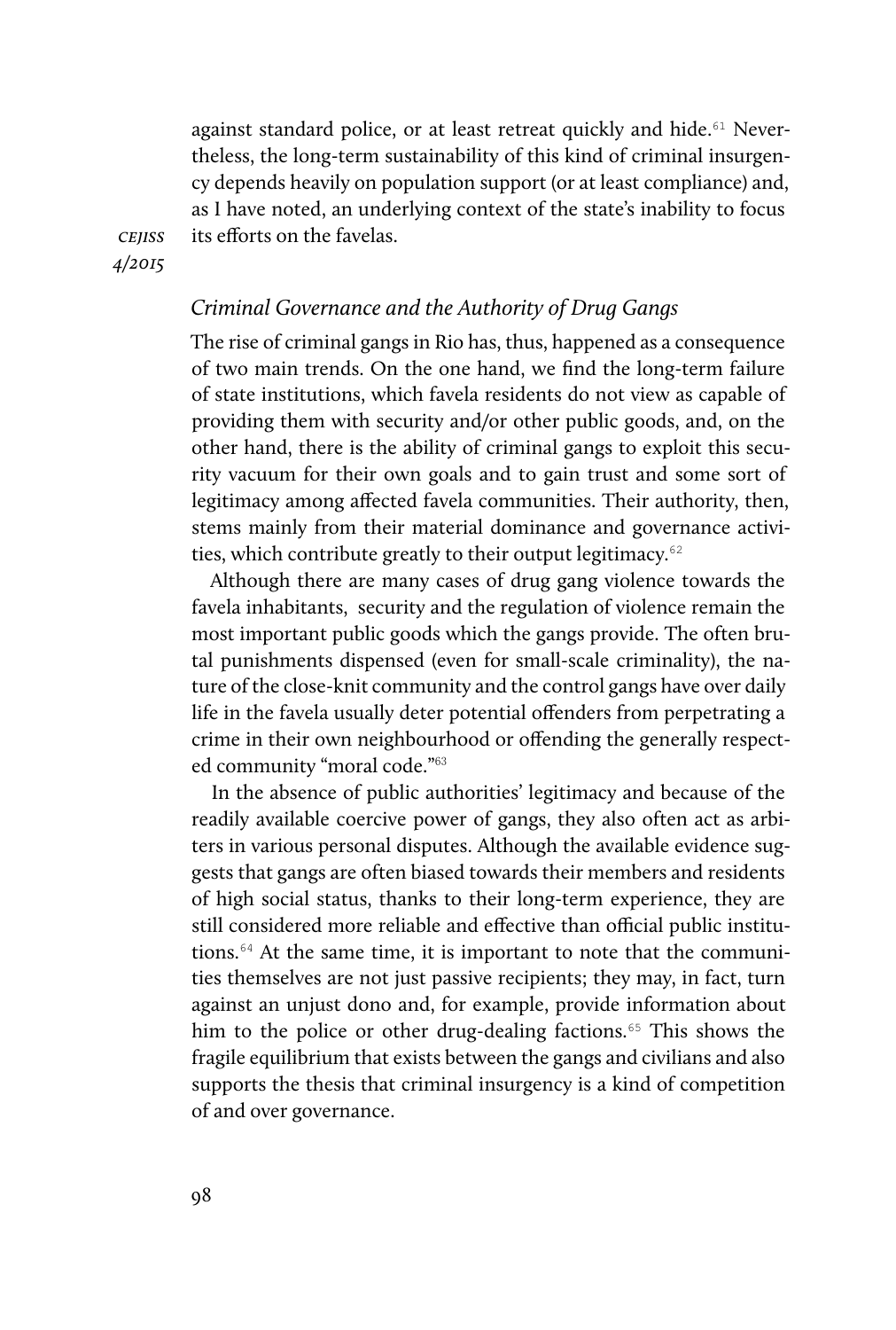A second dimension of drug gangs' governance activities is the provision of material support for various development, public, social and more general welfare projects (for example, financing transportation to and from hospitals and clinics and providing resources for day care centres and recreational facilities). Drug gangs also often fund highly popular *baile funk* parties, which are one of the most important social and leisure events, at least for young people. Typically, the gangs do not provide all these activities by themselves but support diverse community organisations, or at least influence them through their control of the territory or *de facto* control of the AMS.<sup>66</sup> In sum, the drug gangs are deeply rooted in a network of governance in the favelas, which helps them to penetrate and control the community and also gain legitimacy through the positive public impact of some of their activities. In this way, they are able to "outgovern" the state in the areas where it fails to be present.

The penetration of communities occurs, however, not only through governance activities, but also simply through a close network of trust and personal ties. Gang members often originate from the same favela that they "rule" and tend to have family there. There is therefore a certain feeling of collective identity, which is only strengthened by the fact that some favelas have been ruled by drug gangs for nearly two decades and many young adults have virtually grown up with them. This also contributes to the higher level of trust in at least certain gang members and their authority.<sup>67</sup> On the other hand, it is important to note that the drug gangs have never really been seen as "normal" and "natural" rulers in the same manner as the state, whose (lack of) failure in Brazil has already been discussed from the standpoint of legitimacy.

#### Counterinsurgency and Reclaiming the State

Before I venture a conclusion, at least a few words must be said about the pacification programme which started in 2008 and marked a significant shift in the fight against drug gangs in Rio. To date (May 2015), there have been 41 upp units operating within more than 60 favelas, including the biggest one, Rocinha. Hailed by many as a major success story, the upps have a very different policing style to the one previously utilised by state police. $68$  The main goal of this strategy is not to arrest ordinary low-level gang members during brief crackdowns (the re*Criminal Governance*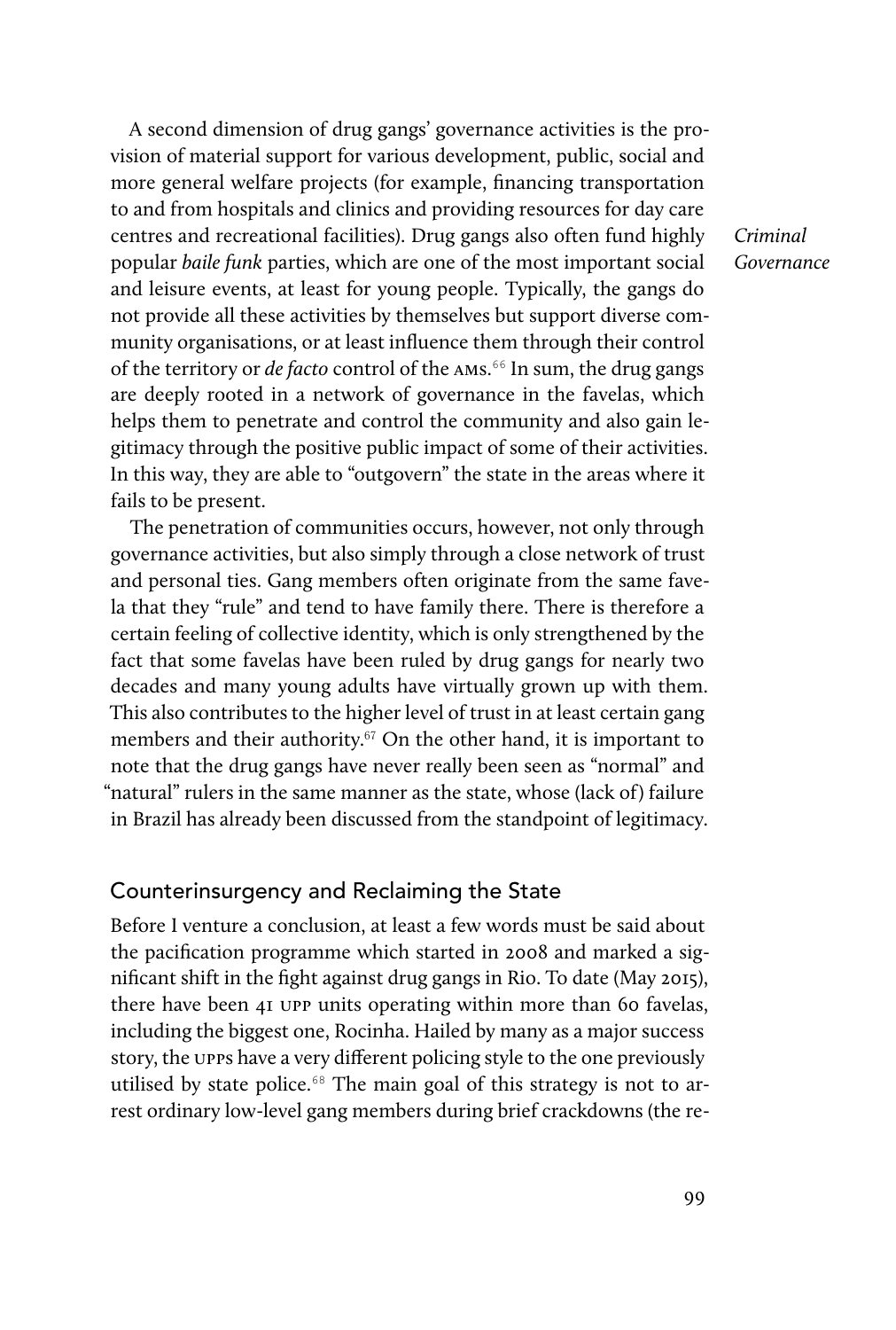sponse to "traditional" organised crime, as Robert Bunker has labelled it<sup>69</sup>), but to "reclaim" the favelas and so reduce the violence and impose a long-term state presence there.

The upp model works in four stages: as a first step, special military and police units (usually from the bope) invade the favela and drive out armed gang members. During the second stage, the bope units stay for a longer time (days or weeks) and eliminate any remaining resistance. In the third stage, the bope units hand control of the favela over to the upp, who try to impose law and order through a system of community policing. The final step should then be the integration of the favela into the normal life of the city through various social and economic development projects, and above all, the restoration of residents' trust in police and public authorities.<sup>70</sup> The similarity of this strategy to the "clear, hold, build" approach of modern U.S. counterinsurgency, as described in the now famous *Counterinsurgency Field Manual 3-24*, is obvious.<sup>71</sup>

A number of interesting developments may help us understand the nature of the Brazilian criminal insurgency. There have been only a few episodes of intense fighting between the drug gangs and the police; in most of the favelas, gang members have fled and hid in other, as yet unoccupied places lacking a strong police presence.<sup>72</sup> This was not exactly the situation during previous operations like those carried out in favela Complexo do Alemao in June and August 2007. One accepted explanation is that since the introduction of the pacification programme and upps, the police have not primarily pursued low-level members of drug gangs, who are prone to desertion; moreover, since police have declared their willingness to stay in the occupied favelas for a long time (which was not the case in 2007), gang members have decided to switch their strategy. In some occupied favelas, criminal insurgency has, thus, been replaced by a sort of "cold war" between police and gangs, who still have a degree of authority in the community.73 This remains a radical change from the situation of overt conflict with the police, which is, at least to some degree, limited to neighbourhoods where police have turned to violent and militarised methods. In other places, the legitimacy of state institutions has at least partly been renewed, often through various community development projects conducted by the upps (or more precisely, through their upp Social subdivision) although inequality and widespread poverty remain key issues.74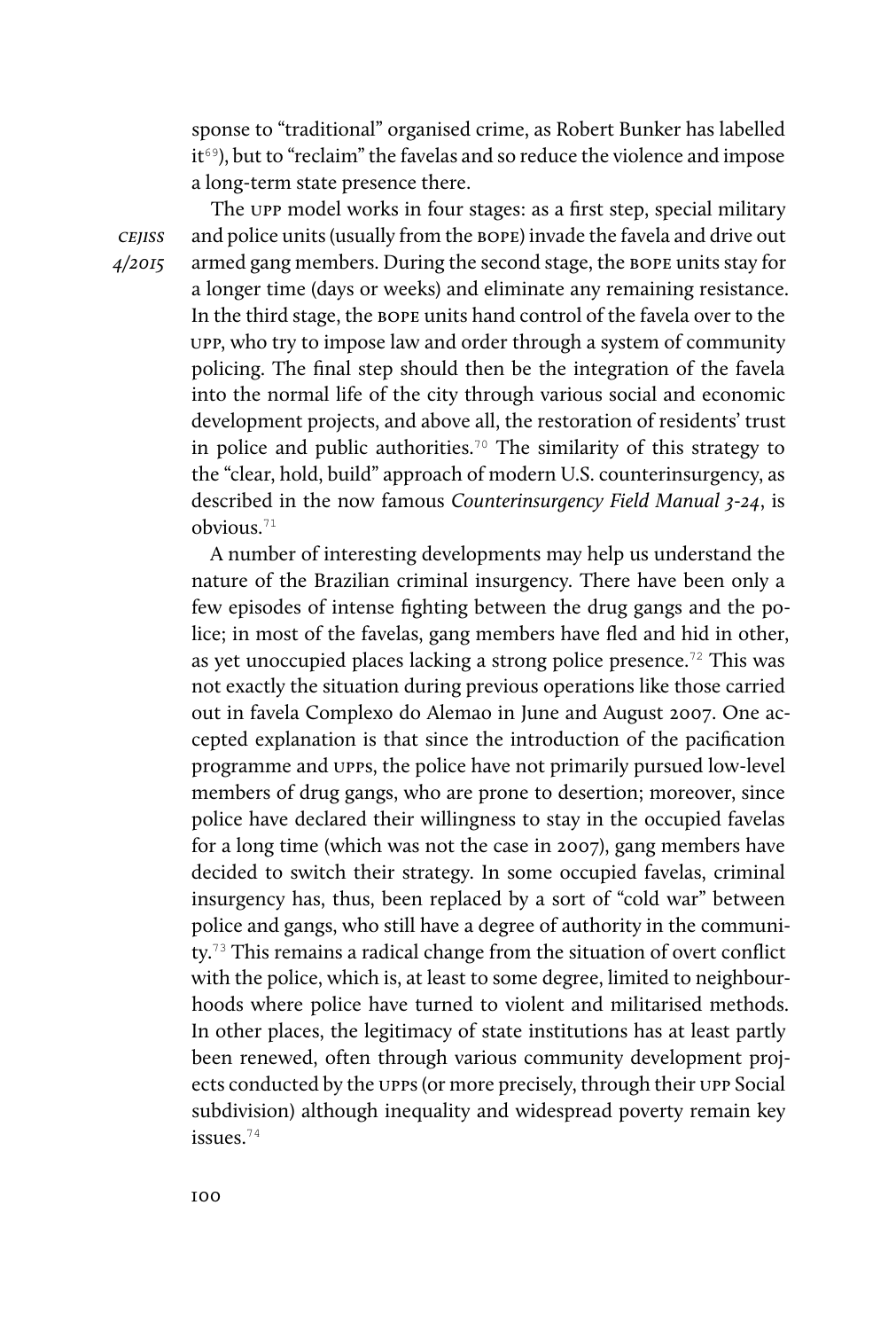#### Concluding Remarks

In this study, I have tried to show how the failure of specific dimensions of Brazilian state functions in the favelas has cleared the way for the emergence of territorially-based organised crime groups. These groups have been able to exploit the security and governance gap for their own purposes and, thanks to their ability to cater to the specific needs of the community, they have also managed to establish themselves as dominant authorities in the favelas. Although these groups mostly lack an ideological agenda, they impose their own system of rules and regulations upon communities and are able to control a territory and defend it "against" state forces. Outside of cases of pure violent coercion and personal ties with the community, their authority, thus, derives mainly from their output legitimacy – that is, from the positive impact of their governance activities (provision of security and other public goods) on the affected communities.

This fits well within the framework of criminal insurgency – where with the failure of a state authority, organised crime groups violently occupy the "space left by the state" and use it for their own purposes – whether this involves drug dealing, drug trafficking or the cultivation of coca, poppy seeds or something else. As can be seen in the case of Brazil and even more clearly in Mexico, when criminal insurgency reaches a much higher level, criminal insurgents are not limited to violent confrontations with the state, but use various corruption techniques (native to organised crime) to increase their profits and gain some freedom to manoeuvre. The experience with the pacification programme in Rio shows, then, that when a state proves itself willing and able to retake areas "ruled" by criminal insurgents, the latter can switch rapidly to other tactics and abandon the overt "insurgency," a fact that is usually not acknowledged by scholars utilising this concept. Criminal insurgency thus, becomes a reaction by organised crime groups to a specific environment and context rather than a significant change in the very nature of organised crime.

 $\tilde{c}$ 

JAN DANIEL is a Ph.D. candidate at the Department of International Relations, Institute of Political Studies, Faculty of Social Sciences, Charles University in Prague. Can be reached at *danielja@student.cuni.cz*

*Jan Daniel*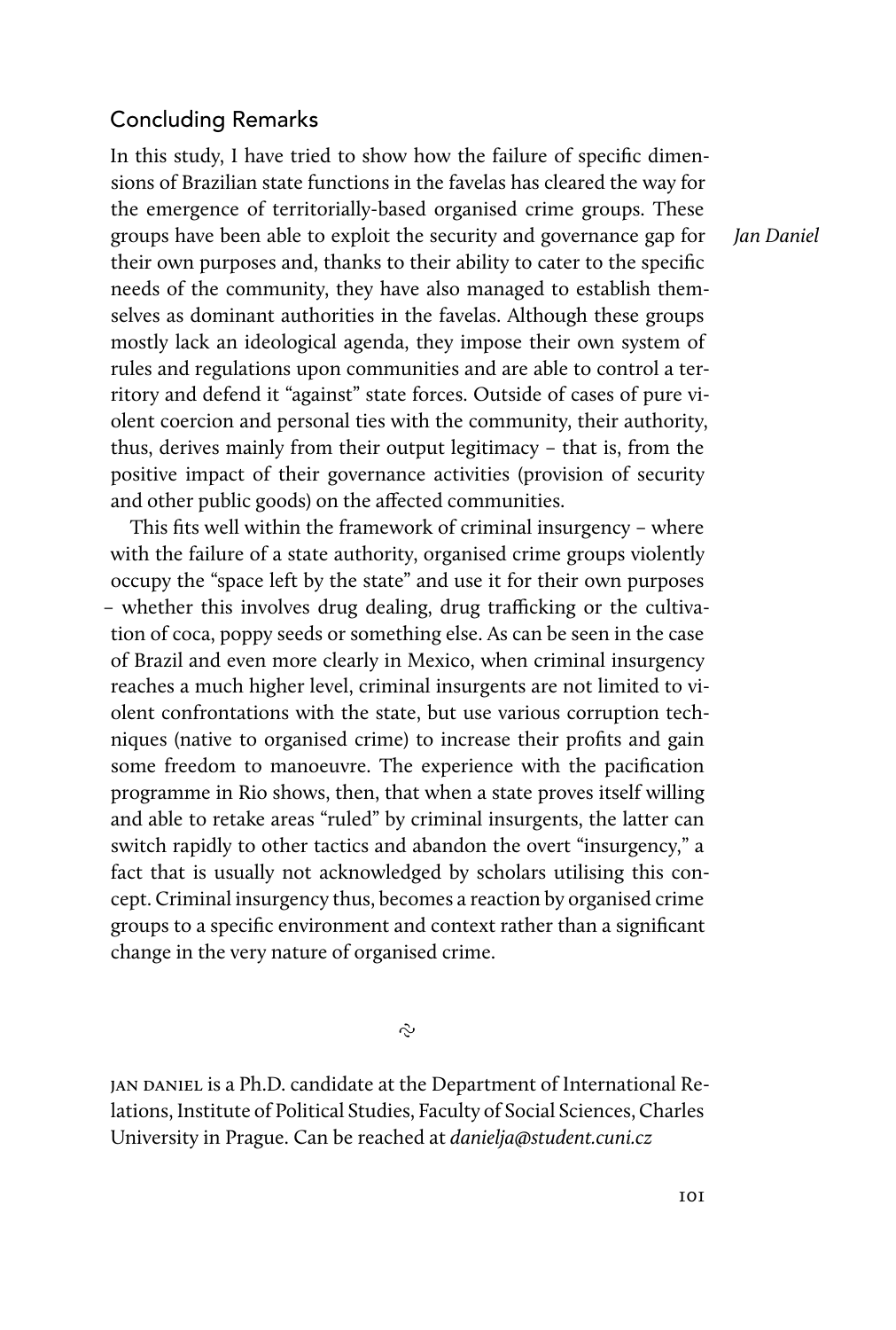*This work was produced as part of research project no. 260 230/2015 'The Transformations and Consequences of Political Institutions' at the Institute of Political Studies, Faculty of Social Sciences, Charles University, Prague.*

**CEJISS** *4/2015*

# Notes

- 1 See, for example, Max Manwaring (2005), *Street Gangs: The New Urban Insurgency*, Carlisle: Strategic Studies Institute, available at: <http://www. strategicstudiesinstitute.army.mil/pubs/download.cfm?q=597> (accessed 20 May 2015); John P. Sullivan (2010), 'Criminal Insurgency in the Americas,'*Small Wars Journal*, 13 February 2010, available at: <http://smallwarsjournal.com/blog/journal/docs-temp/364-sullivan.pdf> (accessed 20 May 2015); Robert Killebrew (2012),'Criminal Insurgency in the Americas and Beyond, '*PRISM* 2(3), pp. 33-52; Vanda Felbab-Brown (2013), 'Crime-War Battlefields,' *Survival* 55(3), pp.147–166.
- 2 Diane E. Davis (2009),'Non-State Armed Actors, New Imagined Communities, and Shifting Patterns of Sovereignty and Insecurity in the Modern World,' *Contemporary Security Policy* 30(2), pp. 221–245; Robert J. Bunker (2013), 'Introduction: the Mexican Cartels - Organised Crime vs. Criminal insurgency,' *Trends in Organised Crime*, 16 (2), pp.129–137.
- 3 Dirk Kruijt and Kees Koonings (2009),'The Rise of Megacities and the Urbanization of Informality, Exclusion and Violence,' in Kees Koonings and Dirk Kruijt (eds.), *Megacities: the Politics of Urban Exclusion and Violence in the Global South,* London: Zed Books, p.14.
- 4 See, for example, Elizabeth Leeds (1996)''Cocaine and Parallel Polities in the Brazilian Urban Periphery: Constraints on Local-Level Democratization,' *Latin American Research Review* 31(3), pp.47–83; Luke Dowdney (2003), *Children of the Drug Trade: A Case Study of Children in Organised Armed Violence in Rio de Janeiro*, Rio de Janeiro: 7 letras; Enrique Desmond Arias (2006), *Drugs and Democracy in Rio De Janeiro: Tra*f*cking, Social Networks, and Public Security*, Chapel Hill: University of North Carolina Press; Janice Perlman (2010), *Favela: Four Decades of Living on the Edge in Rio de Janeiro,* New York: Oxford University Press.
- 5 Thomas Risse (2011),'Governance in Areas of Limited Statehood: Introduction and Overview,' in Thomas Risse (ed.) *Governance Without a State?:Policies and Politics in Areas of Limited Statehood*, New York: Columbia University Press, p.9.
- 6 Raymond A. Metz and Steven Millen (2004), *Insurgency and Counterinsurgency in the 21st Century: Reconceptualizing Threat and Response*, Carlisle: Strategic Studies Institute; David Galula (2006), *Counterinsurgency Warfare: Theory and Practice*, Westport, CT: Praeger Security International.
- 7 David Kilcullen (2010), *Counterinsurgency,* New York: Oxford University Press, p.1.
- 8 Ulrich Schneckener (2009), *Spoilers or Governance Actors? Engaging Armed Non-State Groups in Areas of Limited Statehood*, Berlin: SFB 700, available at: <http://www.sfb-governance.de/publikationen/sfbgov\_wp/wp21/wp21.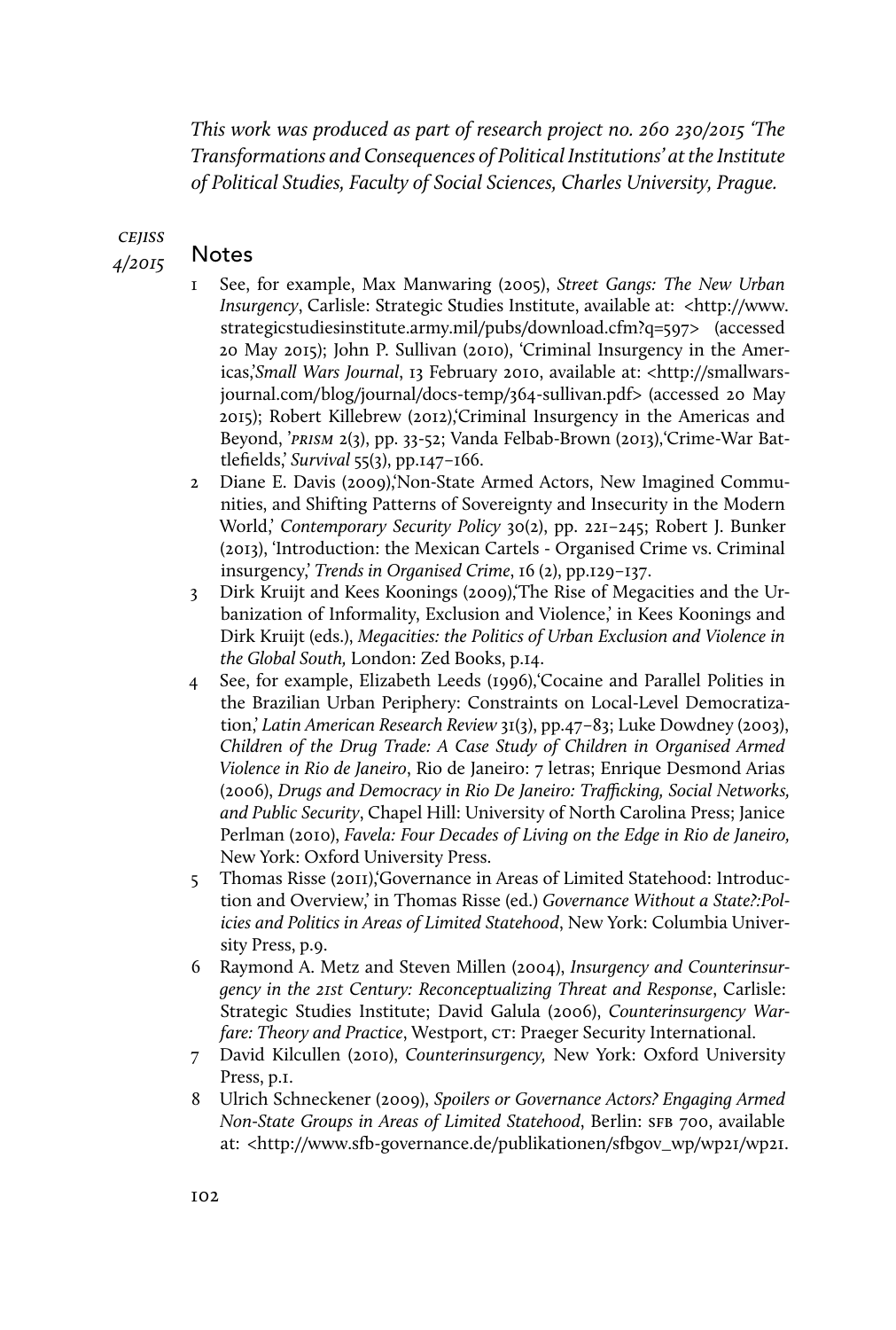pdf?1325771253> (accessed 20 May 2015), p.12; Bunker (2013).

- 9 Bunker (2013), pp.3–4.
- 10 Davis (2009); Anne L. Clunan and Harold Trinkunas (eds.) (2010), *Ungoverned Spaces: Alternatives to State Authority in an Era of Softened Sovereignty*, Stanford: Stanford University Press; Killebrew (2012).
- 11 Most authors refer to the ideal form of the Westphalian (welfare) state, as developed in Western Europe and North America. From this, they infer the "functions" and activities that are missing in weak or failed states, thus betraying a bias towards this Western ideal of statehood. For more information about this argument, see Risse (2011).
- 12 Jennifer Miliken and Keith Krause (2003),'State Failure, State Collapse and State Reconstruction: Concepts, Lessons and Strategies,' in Jennifer Miliken and Keith Krause (eds.), *State Failure, Collapse and Reconstruction*, Malden: Blackwell.
- 13 For alternative conceptualisations of "failed" and "functioning" states, see, e.g., Ashraf Ghani and Clare Lockhart (2009), *Fixing Failed States: A Framework for Rebuilding a Fractured World*, New York: Oxford University Press; Edward Newman (2009),'Failed States and International Order: Constructing a Post-Westphalian World,' *Contemporary Security Policy* 30(3), pp.421– 443.
- 14 See also Charles T. Call (2011),'Beyond the "Failed State": Toward Conceptual Alternatives,' *European Journal of International Relations* 17(2), pp. 303–326 and Christopher Marc Lillyblad (2014),'Illicit Authority and Its Competitors: The Constitution of Governance in Territories of Limited Statehood,' *Territory, Politics, Governance* 2 (1), pp. 72–93 for similar concepts of these functions.
- 15 Charles Tilly (1985),'War Making and State Making as Organised Crime,' in Peter Evans, Dietrich Rueschemeyer and Theda Skocpol (eds.), *Bringing the State Back In*, Cambridge: Cambridge University Press; Bunker (2013).
- 16 Davis (2009); Marcelo Lopes de Souza (2009),'Social Movements in the Face of Criminal Power,' *City* 13(1), pp.26–52.
- 17 Killebrew (2012), p. 34; Bunker (2013), p.133. See also Norma Rossi (2014),'Breaking the Nexus: Conceptualising "Illicit Sovereigns,"' *Global Crime* 15(3-4), pp.299–319.
- 18 James Holston (2009), 'Dangerous Spaces of Citizenship: Gang Talk, Rights Talk and Rule of Law in Brazil,' *Planning Theory* 8(1), pp. 12–31; John P. Sullivan (2012),'Criminal Insurgency: Narcocultura, Social Banditry, and Information Operations,' *Small Wars Journal*, 03 December, available at: <http:// smallwarsjournal.com/jrnl/art/criminal-insurgency-narcocultura-social-banditry-and-information-operations> (accessed 20 May 2015).
- 19 Phil Williams (2012), 'The Terrorism Debate Over Mexican Drug Trafficking Violence,' *Terrorism and Political Violence* 24(2), p. 262.
- 20 Diego Gambetta (1996), *The Sicilian Mafia: The Business of Private Protection*, New York: Harvard University Press; Enrique Desmond Arias and Corinne Davis Rodrigues (2010), 'The Myth of Personal Security: Criminal Gangs, Dispute Resolution, and Identity in Rio de Janeiro's Favelas,' *Latin American Politics and Society* 48(4), pp.53–81; Diane Davis (2010), 'Irregular Armed

*Criminal Governance*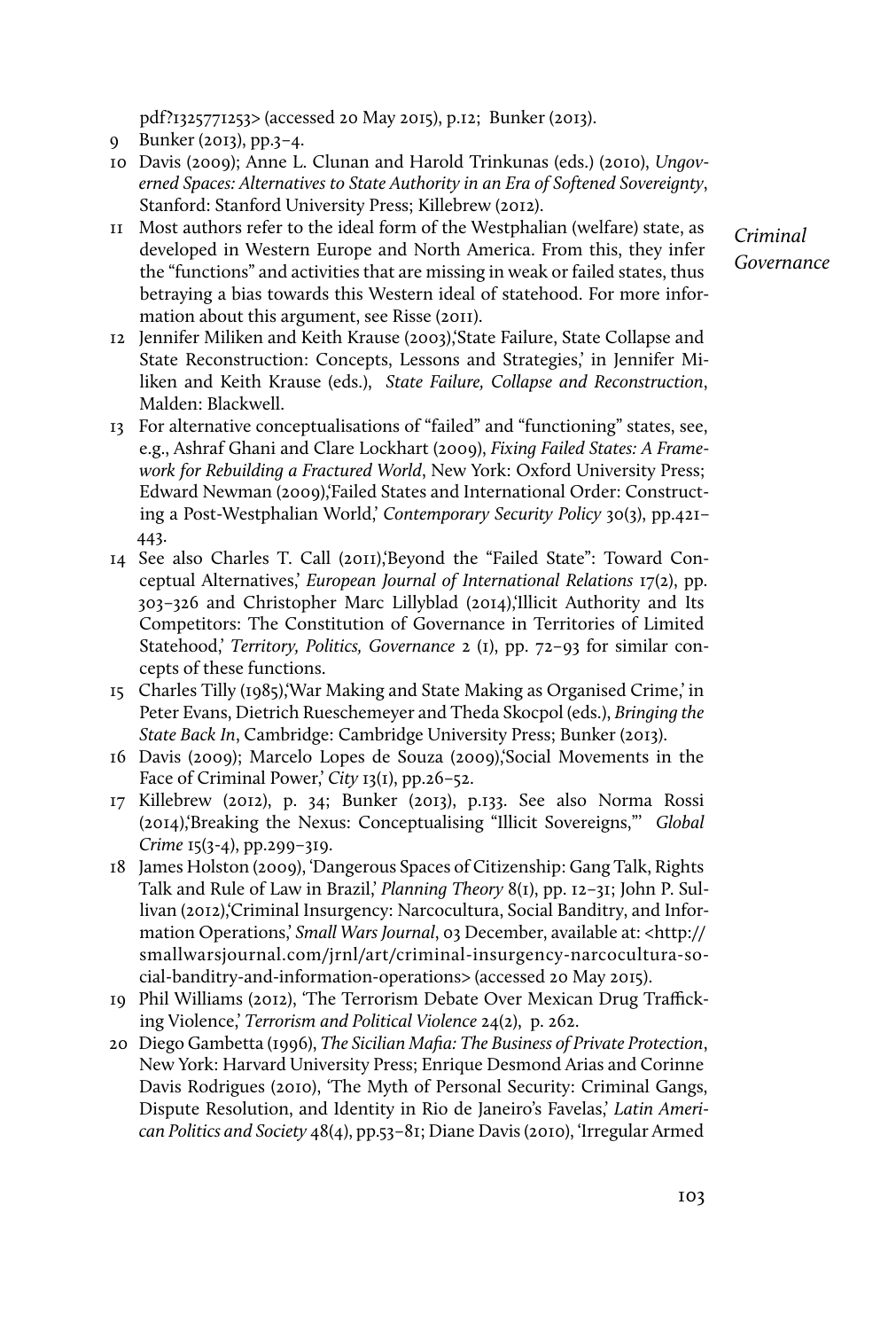Forces, Shifting Patterns of Commitment, and Fragmented Sovereignty in the Developing World,' *Theory and Society* 39(3-4), pp.397–413, 407–408.

21 Marie Nougier and Anderson Moraes de Castro e Silva (2010), *IDPC Briefing* Paper Drug Control and Its Consequences in Rio De Janeiro, o1 September, available at: <http://papers.ssrn.com/abstract=1909916> (accessed 20 May 2015), p. 3.

**CEJISS** *4/2015*

- 22 Felbab-Brown (2013), p.152. 23 Lilyblad (2014).
	- 24 Fritz W. Scharpf (1997),'Economic Integration, Democracy and the Welfare State,' *Journal of European Public Policy* 4(1), pp.18–36.
	- 25 Kilcullen (2010), p.152.
	- 26 While legitimacy is understood in this study to mean trust in either a formal or informal institution, the concept of trust relates more to particular persons. See James Hawdon (2008), 'Legitimacy, Trust, Social Capital, and Policing Styles: A Theoretical Statement,' *Police Quarterly* 11(2), pp.182–201.
	- 27 See also Stathis N. Kalyvas (2006), *The Logic of Violence in Civil War*, Cambridge: Cambridge University Press.
	- 28 Felbab-Brown (2013); Bunker (2013), p.133.
	- 29 Arias (2006), pp.22–23; Perlman (2010), pp.24–27.
	- 30 Arias (2006), pp.24–28.
	- 31 O Globo (2011), 'Rio é a cidade com maior populaçăo em favelas do Brasil,'*O Globo*, 21 November, available at: <http://oglobo.globo.com/pais/rio-a-cidade-com-maior-populacao-em-favelas-do-brasil-3489272> (accessed 20 May 2015).
	- 32 *The Rio Times* (2015), 'Rio de Janeiro Sees Growth of Favela Communities,' 11 May, available at: <http://riotimesonline.com/brazil-news/rio-politics/ rio-de-janeiro-sees-growth-of-favela-communities/> (accessed 19 May 2015).
	- 33 Perlman (2010),p. 58.
	- 34 Ibid, pp.30–33.
	- 35 For a similar approach, see Arias and Rodrigues (2010), pp.55–56.
	- 36 Perlman (2010), pp.26–28.
	- 37 Leeds (1996), pp.64–66.
	- 38 Perlman (2010), p.189.
	- 39 See Kelly Walbert (2012), *Keeping the Peace? An Analysis of Rio de Janeiro's Police Pacification Units*, Washington DC: American University, available at: <http://aladinrc.wrlc.org/bitstream/handle/1961/10712/Walbert,%20Kelly-%20Spring%2012.pdf?sequence=1> (accessed 20 May 2015).
	- 40 Alba Zaluar (2004), 'Urban Violence and Drug Warfare in Brazil,' in Kees Koonings and Dirk Kruijt (eds.), *Armed Actors: Organised Violence and State Failure in Latin America*, London: Zed Books. pp. 145–146; Alba Zaluar and Christovam Barcellos (2013), 'Mortes prematuras e conflito armado pelo domínio das favelas no Rio de Janeiro,' *Revista Brasileira de Ci*ę*ncias Sociais*, 28(81), pp.17–31, 22.
	- 41 I am aware of the fact that this statement is a very big generalisation and, as has been noted, the degree of state failure has varied greatly time and space.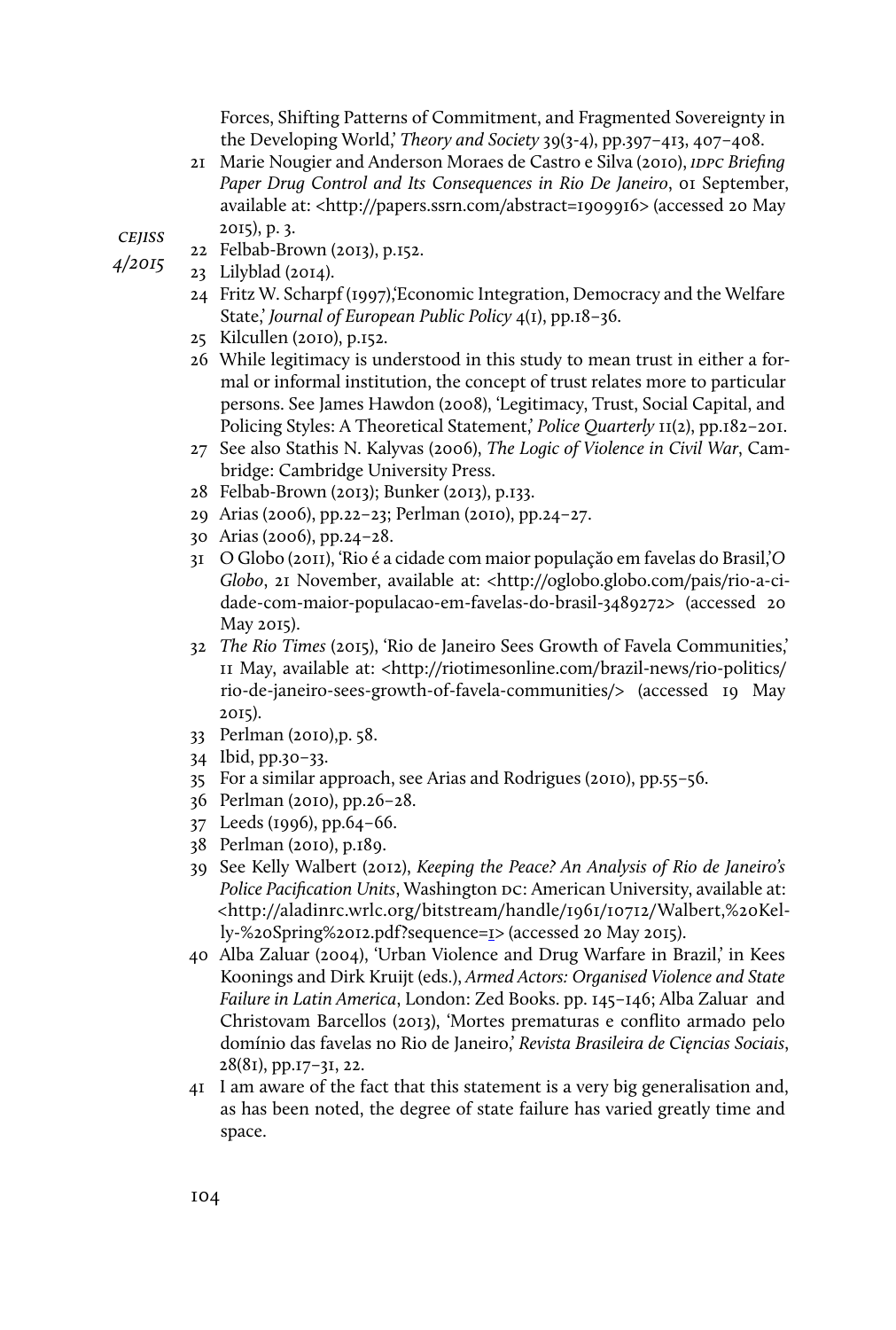- 42 Leeds (1996); Perlman (2010), pp.264–283.
- 43 Lopes de Souza (2010), pp.32–33.
- 44 Mathja Gloudemans (2010), *A Community's Devil's Deal: The Dynamics of the Struggle for Hearts and Minds in Rio de Janeiro's Favelas*, Utrecht: Utrecht University, p.35; James Freeman (2014), 'Raising the Flag over Rio de Janeiro's Favelas: Citizenship and Social Control in the Olympic City,' *Journal of Latin American Geography* 13(1), p.13.

*Jan Daniel*

- 45 Enrique Desmond Arias (2010), 'Understanding Criminal Networks, Political Order and Politics in Latin America,' in Anne L. Clunan and Harold Trinkunas (eds.), *Ungoverned Spaces: Alternatives to State Authority in an Era of Softened Sovereignty,* Stanford: Stanford University Press, pp.115-135; Cláudio Beato and Luís Felipe Zilli (2012), 'A estruturaçăo de atividades criminosas. Um estudo de caso,' *Revista Brasileira de Ci*ę*ncias Sociais* 27(80), pp.71–88.
- 46 Luke Dowdney (2004), pp. 27–28; Michel Misse and Joana D. Vargas (2010), 'Drug Use and Trafficking in Rio de Janeiro,' Vibrant - Virtual Brazilian An*thropology* 7(2), p.91.
- 47 Leeds (1996), pp.52–54; Alvaro de Souza Pinheiro (2009), *Irregular Warfare: Brazil's Fight Against Criminal Urban Guerrillas*, Hurlburt Field: Joint Special Operations University, available at: <http://www.dtic.mil/cgi-bin/ GetTRDoc?Location=U2&doc=GetTRDoc.pdf&aD=aDA514504> (accessed 20 May 2015), pp. 7–8.
- 48 Dowdney (2004), pp.28–32.
- 49 Arias (2006), pp.28–29.
- 50 Zaluar (2004), pp.143–144.
- 51 Beato and Zilli (2012), pp.79–80; Souza Pinheiro (2009), pp.17–18.
- 52 Beato and Zilli (2012), p.84.
- 53 See Zaluar and Barcellos (2013).
- 54 Marcos Barcellos Souza (2008), 'Redes ilícitas e escalas de açăo,' *Leituras de Economia Política*10(13),p.88.
- 55 Arias (2006), pp.31–32.
- 56 Sven Peterke (2010), 'Urban Insurgency, Drug War and International Humanitarian Law: The Case of Rio de Janeiro,' *Journal of International Humanitarian Legal Studies* 1(1), p.169.
- 57 Souza (2008), p.95.
- 58 Arias (2006), pp.39–56; Davis (2009), pp.229–232.
- 59 Holston (2009).
- 60 Arias and Rodriguez (2010).
- 61 Lopes de Souza (2010), p.37; Arias (2010), p.127.
- 62 Arias and Rodrigues (2010), pp.71–72.
- 63 Dowdney (2004), pp.53–56; Aries and Rodriguez (2010).
- 64 Donna M. Goldstein (2003), *Laughter Out of Place: Race, Class, Violence, and Sexuality in a Rio Shantytown*, Berkeley: University of California Press, pp.190–201.
- 65 Arias and Rodriguez (2010).
- 66 Arias (2006); Lopez de Souza (2010), pp.32–33.
- 67 Leeds (1996), pp.69–70.